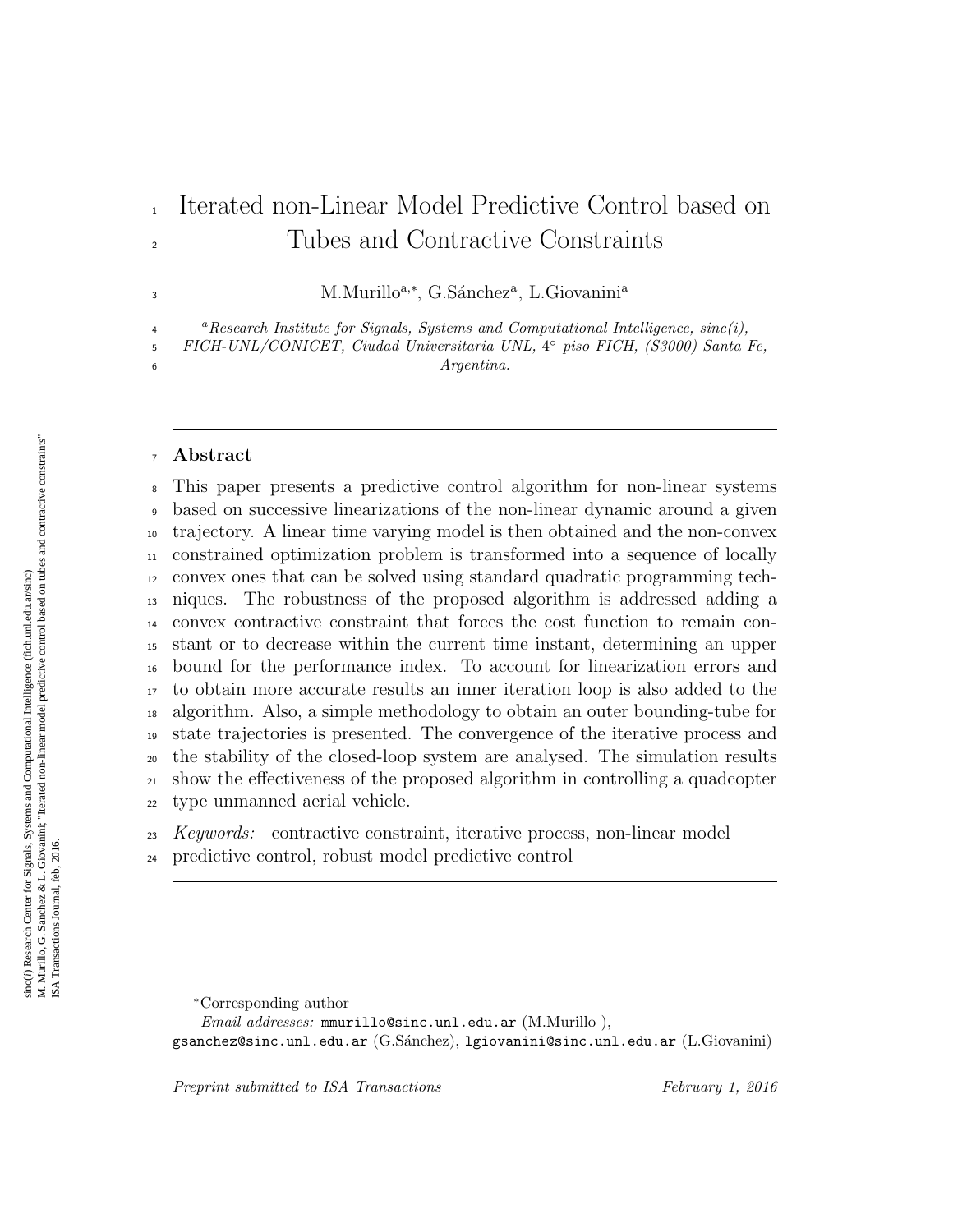#### 1. Introduction

 Model predictive control (MPC) refers to a class of algorithms in which models of the plant are used to predict the future behaviour of the system over a prediction horizon. It is formulated by solving an on-line optimization problem. The optimal control input sequence is calculated by minimizing an objective function subject to constraints. Only the first element of the computed optimal control input is applied to the plant according to a receding  $\alpha$  horizon strategy [\[1,](#page-21-0) [2\]](#page-21-1). Linear MPC has been successfully applied in a variety of cases due to its ability to explicitly incorporate the system model and state/inputs constraints into the control calculation [\[3](#page-21-2)[–6\]](#page-21-3).

 In the last few decades, MPC principles have been extended to non-linear processes yielding to non-linear model predictive control (NMPC). The use of general non-linear programming (NLP) techniques to solve the NMPC problem has been proposed in several works [\[7–](#page-21-4)[10\]](#page-22-0). However, the solution methods based on NLP present some drawback. First, these algorithms are computationally demanding, as they require to solve on-line a non-linear optimization problem. Moreover, the constraints introduced by the non-linear model dynamics yields to non-convex optimization problems.

 Linearization and linear approximation have been adopted in a variety of works to overcome the computational complexity problem [\[11,](#page-22-1) [12\]](#page-22-2). The main advantage of these methods lie in the fact that the model used in the prediction calculation is a set of local linear approximation of the dynamics of the plant, thus converting the non-linear optimization problem into a set of locally convex ones, as it is done in [\[13–](#page-22-3)[15\]](#page-22-4). However, linear predictive control techniques do not automatically ensure the stability of the closed- loop system. This issue has been studied by numerous researchers for many years (see [\[11,](#page-22-1) [16\]](#page-22-5) for an overview). One way to address the stability problem is to add a contractive constraint to the optimization problem. This idea was  $\frac{1}{53}$  firstly introduced by *Yang* and *Polak* [\[17\]](#page-22-6) and the stability proof was devel- $_{54}$  oped by *De Olivera* and *Morari* [\[18\]](#page-22-7). In this approach, the authors propose to add a contractive constraint that forces the system states to decrease at each time step. To the best of our knowledge, there are few works that ad- dress the addition of such contractive constraint and also this constraint has only been used to contract the system states.

 In this paper we present a novel robust predictive control algorithm for non-linear systems. The proposed algorithm uses a linearization process along pre-defined trajectories that transform the non-convex optimization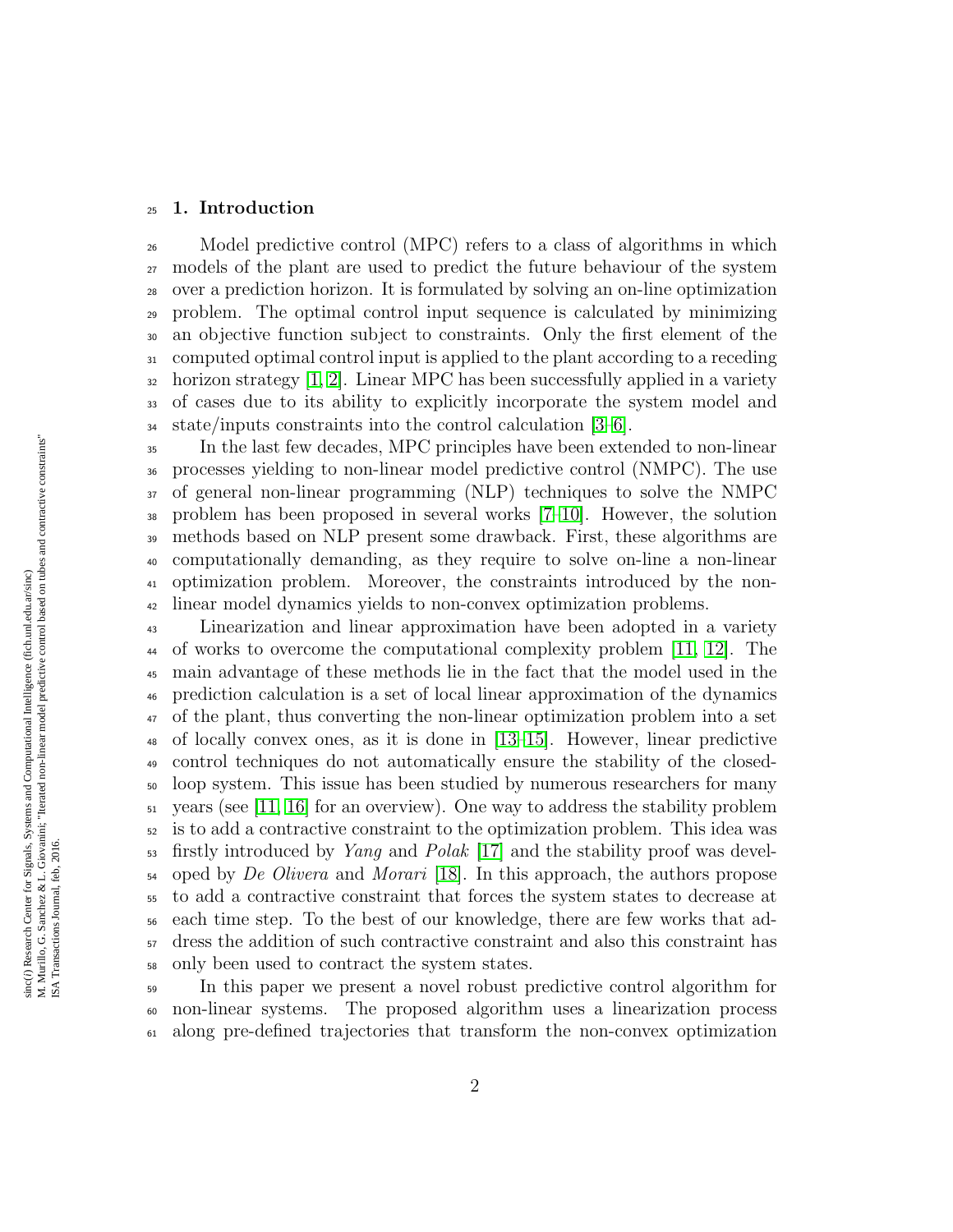problem into a set of locally convex ones, which can be solved using the standard quadratic programming (QP) techniques. Here, to address stabil- ity and convergence issues, the addition of a set of contractive constraints to the optimization problem is analysed. These constraints force the cost func- tions to decrease or (at least) to remain constant within the current time instant, thus allowing to take into account disturbances and determining an upper bound of the cost functions value. Moreover, an inner iteration loop is added to the proposed algorithm to account for linearization errors and to obtain more accurate results.

 The organization of this paper is as follows: in Section [2](#page-2-0) the formulation of the NMPC algorithm with the addition of the contractive constraint is presented. In Section [3](#page-7-0) a simple methodology to obtain an outer bounding- tube for state trajectories is analysed. In Section [4](#page-9-0) an inner iteration loop is added to the previous algorithm. Simulation results are shown in Section [5.](#page-10-0) Finally, conclusions are discussed in Section [6.](#page-16-0)

## <span id="page-2-0"></span> $\pi$  2. Non-linear Model Predictive Control Formulation

### <span id="page-2-3"></span><sup>78</sup> Consider the discrete non-linear system

$$
x_{k+1} = f(x_k, u_k, d_k)
$$
\n(1)

where  $x_k = x(k) \in \mathbb{R}^n$ ,  $u_k = u(k) \in \mathcal{U} \subseteq \mathbb{R}^m$  and  $d_k = d(k) \in \mathcal{D} \subseteq \mathbb{R}^l$ 80 <sup>81</sup> are the state vector, the control input vector and the bounded disturbance <sup>82</sup> vector, respectively, U is the input constraint set and  $f(\cdot)$  is a continuous <sup>83</sup> and differentiable vector function that describes the dynamics of the system. <sup>84</sup> The non-linear model predictive control problem is formulated as a regu-<sup>85</sup> latory problem stated as follows: <sup>86</sup> For a given<sup>[1](#page-2-1)</sup> disturbance sequence

<span id="page-2-2"></span>
$$
\mathbf{d}_k = \left[d_{k|k}, \cdots, d_{k+N-1|k}\right]^T, \tag{2}
$$

 $\epsilon$ <sup>88</sup> find at each time instant k, a control input sequence

$$
\mathbf{u}_k = \begin{bmatrix} u_{k|k}, \cdots, u_{k+N-1|k} \end{bmatrix}^T, \tag{3}
$$

<span id="page-2-1"></span><sup>&</sup>lt;sup>1</sup>If  $\mathbf{d}_k$  is not available, the most common assumption is  $\mathbf{d}_{k+i} = \mathbf{d}_{k+i-1}, i = 1, \cdots, N$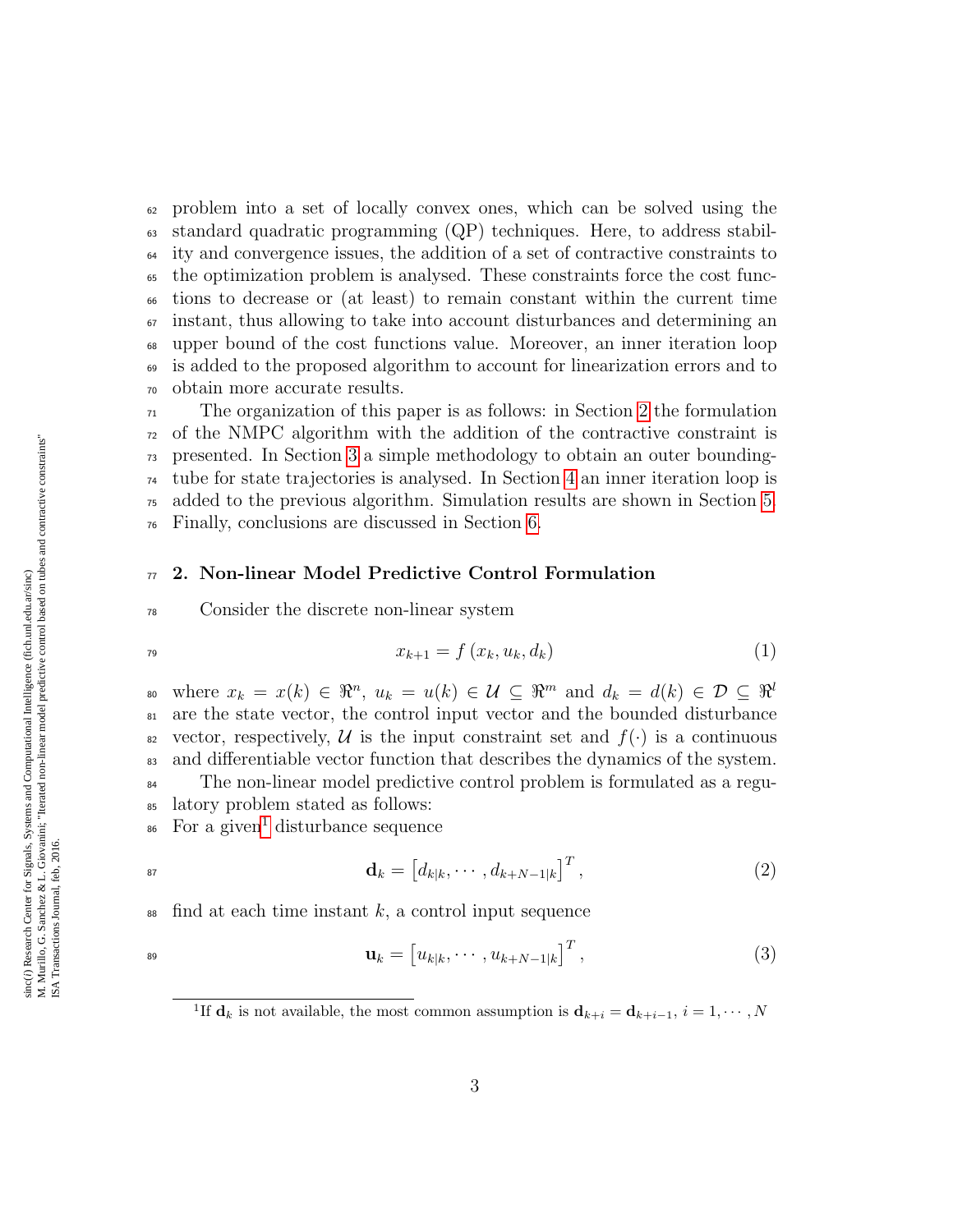<span id="page-3-0"></span><sup>90</sup> and predicted state sequence

<span id="page-3-2"></span>
$$
\mathbf{x}_k = \begin{bmatrix} x_{k+1|k}, \cdots, x_{k+N|k} \end{bmatrix}^T, \tag{4}
$$

 $\frac{92}{2}$  over a prediction horizon of N sampling intervals, such that

$$
\min_{\mathbf{u}_k \in \mathcal{U}} \mathcal{J}(k)
$$
\n
$$
\text{st. } x_{k+1} = f(x_k, u_k, d_k). \tag{5}
$$

94 The vectors  $d_{k+i|k}$ ,  $u_{k+i|k}$  and  $x_{k+i|k}$  in Eqs. [\(2\)](#page-2-2) to [\(4\)](#page-3-0) represent the distur-95 bance, input and state vectors at time  $k + i$  that are predicted using the <sup>96</sup> information available at time  $k<sup>2</sup>$  $k<sup>2</sup>$  $k<sup>2</sup>$ . The optimal solution of the problem [\(5\)](#page-3-2) is <sup>97</sup> denoted here as:

98 
$$
\mathbf{u}_{k}^{*} = \left[u_{k|k}^{*}, \cdots, u_{k+N-1|k}^{*}\right]^{T}.
$$
 (6)

99 Regardless the cost function  $\mathcal{J}(k)$  is convex or not, the optimization <sup>100</sup> problem [\(5\)](#page-3-2) is non-convex due to the non-linearity of the system dynamics, <sup>101</sup> and the computational effort is a major issue in its on-line implementation. If  $102 \mathcal{J}(k)$  is chosen to be a quadratic cost function, then the convexity of [\(5\)](#page-3-2) can <sup>103</sup> be recovered by approximating the non-linear model [\(1\)](#page-2-3) with a linear time-<sup>104</sup> varying (LTV) one [\[19,](#page-23-0) [20\]](#page-23-1), which can be obtained linearizing the system to around a desired state and input trajectory  $\mathbf{x}_k^r$ ,  $\mathbf{u}_k^r$ , where

$$
\mathbf{x}_{k}^{r} = \begin{bmatrix} x_{k+1|k}^{r}, \cdots, x_{k+N|k}^{r} \end{bmatrix}^{T}, \tag{7}
$$

<sup>107</sup> and

$$
\mathbf{u}_{k}^{r} = \begin{bmatrix} u_{k|k}^{r}, \cdots, u_{k+N-1|k}^{r} \end{bmatrix}^{T}.
$$
 (8)

109 Assuming that a reference perturbation  $d_{k+i|k}^r$ ,  $i = 0, \dots, N-1$  is given <sup>110</sup> or estimated, then the dynamic behavior of the deviation from the desired <sup>111</sup> trajectory can be written as an LTV model

<span id="page-3-3"></span>
$$
\tilde{x}_{k+1|k} = A_{k|k}\tilde{x}_{k|k} + B_{u_{k|k}}\tilde{u}_{k|k} + B_{d_{k|k}}\tilde{d}_{k|k},\tag{9}
$$

<sup>113</sup> where

$$
\tilde{x}_{k|k} = x_{k|k} - x_{k|k}^r, \quad \tilde{u}_{k|k} = u_{k|k} - u_{k|k}^r \text{ and } \tilde{d}_{k|k} = d_{k|k} - d_{k|k}^r. \tag{10}
$$

<span id="page-3-1"></span><sup>&</sup>lt;sup>2</sup>When it clearly refers to current time  $k$ , the time dependency at which the information is available will be omitted, i.e.  $(\cdot)_{k+i|k} = (\cdot)_{k+i}$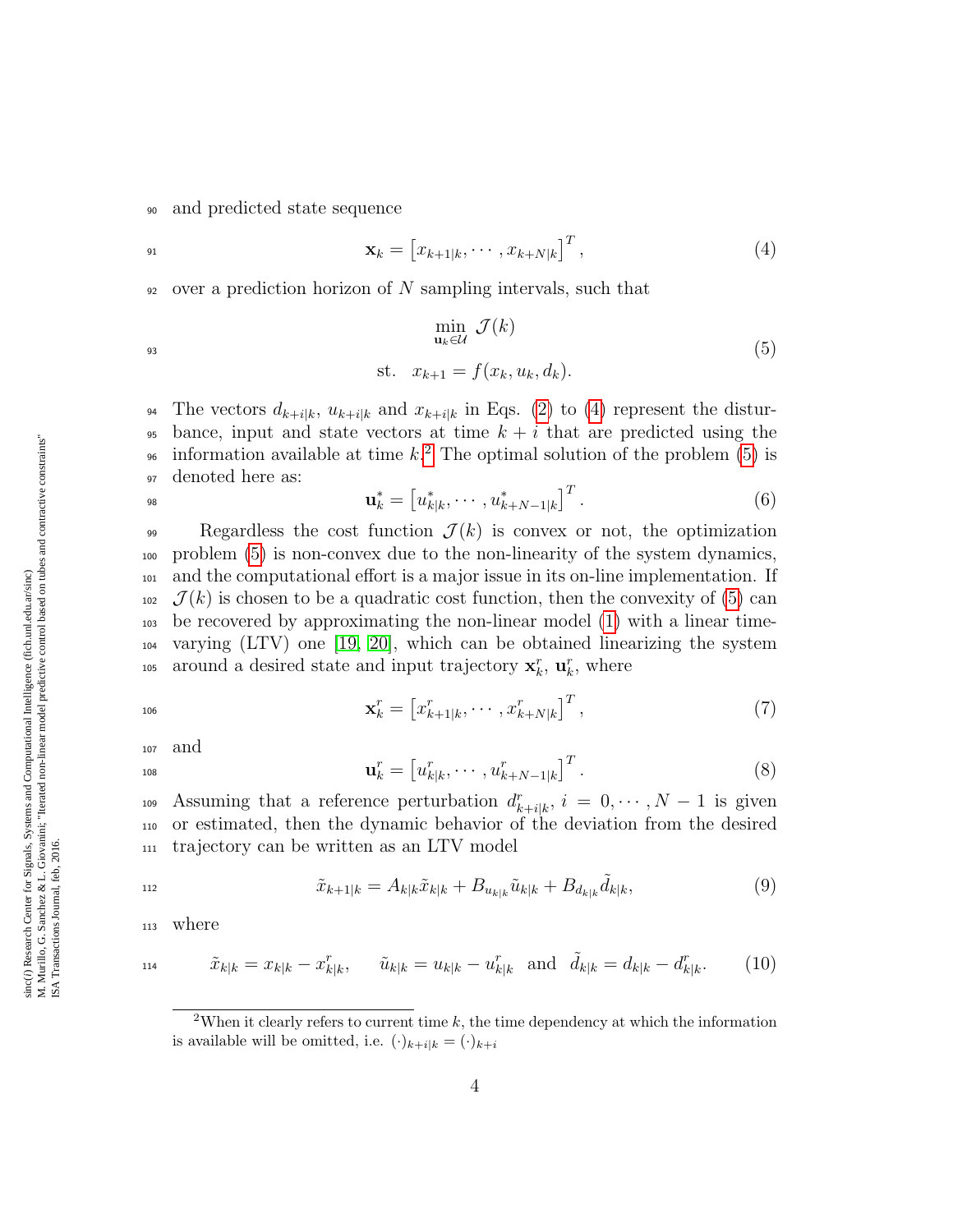<sup>115</sup> The matrices  $A_{k|k}$ ,  $B_{u_{k|k}}$  and  $B_{d_{k|k}}$ , are the Jacobian matrices of the discrete <sup>116</sup> non-linear system [\(1\)](#page-2-3), and they are defined as follows

$$
A_{k|k} = \frac{\partial f(x_k, u_k, d_k)}{\partial x_k} \bigg|_{(*)}, \quad B_{u_{k|k}} = \frac{\partial f(x_k, u_k, d_k)}{\partial u(k)} \bigg|_{(*)}, \quad B_{d_{k|k}} = \frac{\partial f(x_k, u_k, d_k)}{\partial d(k)} \bigg|_{(*)}, \tag{11}
$$

<span id="page-4-2"></span> $h_{118}$  where (\*) stands for  $(x_k^r, u_k^r, d_k^r)$ . In terms of the LTV system [\(9\)](#page-3-3), the fol-119 lowing quadratic objective function  $\mathcal{J}(k)$ , commonly used in the literature, <sup>120</sup> is adopted:

$$
\mathcal{J}(k) = \sum_{i=0}^{N-1} \left[ \tilde{x}_{k+i|k}^T Q \tilde{x}_{k+i|k} + \tilde{u}_{k+i|k}^T R \tilde{u}_{k+i|k} \right] + \tilde{x}_{k+N|k}^T P_{k|k} \tilde{x}_{k+N|k}, \tag{12}
$$

<sup>122</sup> where  $Q, R, P_{k|k}$  are positive definite matrices;  $P_{k|k}$  is the terminal weight <sup>123</sup> matrix that is chosen so as it satisfies the Lyapunov equation

$$
P_{k|k} - A_{k|k}^T P_{k|k} A_{k|k} = Q.
$$
\n(13)

<sup>125</sup> As a result, the non-convex optimization problem [\(5\)](#page-3-2) can be rewritten as <sup>126</sup> a convex optimization problem as follows:

<span id="page-4-1"></span><span id="page-4-0"></span> $\min_{\tilde{\mathbf{u}}_k \in \mathcal{U}} \mathcal{J}(k)$ 

$$
\text{st.} \quad\n \begin{cases}\n \tilde{x}_{k+1|k} = A_{k|k}\tilde{x}_{k|k} + B_{uk|k}\tilde{u}_{k|k} + B_{dk|k}\tilde{d}_{k|k}, \\
 \tilde{x}_{k|k} = x_{k|k} - x_{k|k}^r, \\
 \tilde{u}_{k|k} = u_{k|k} - u_{k|k}^r, \\
 \tilde{d}_{k|k} = d_{k|k} - d_{k|k}^r.\n \end{cases}\n \tag{14}
$$

<sup>128</sup> In Algorithm [1](#page-5-0) the NMPC receding horizon control technique is summarized.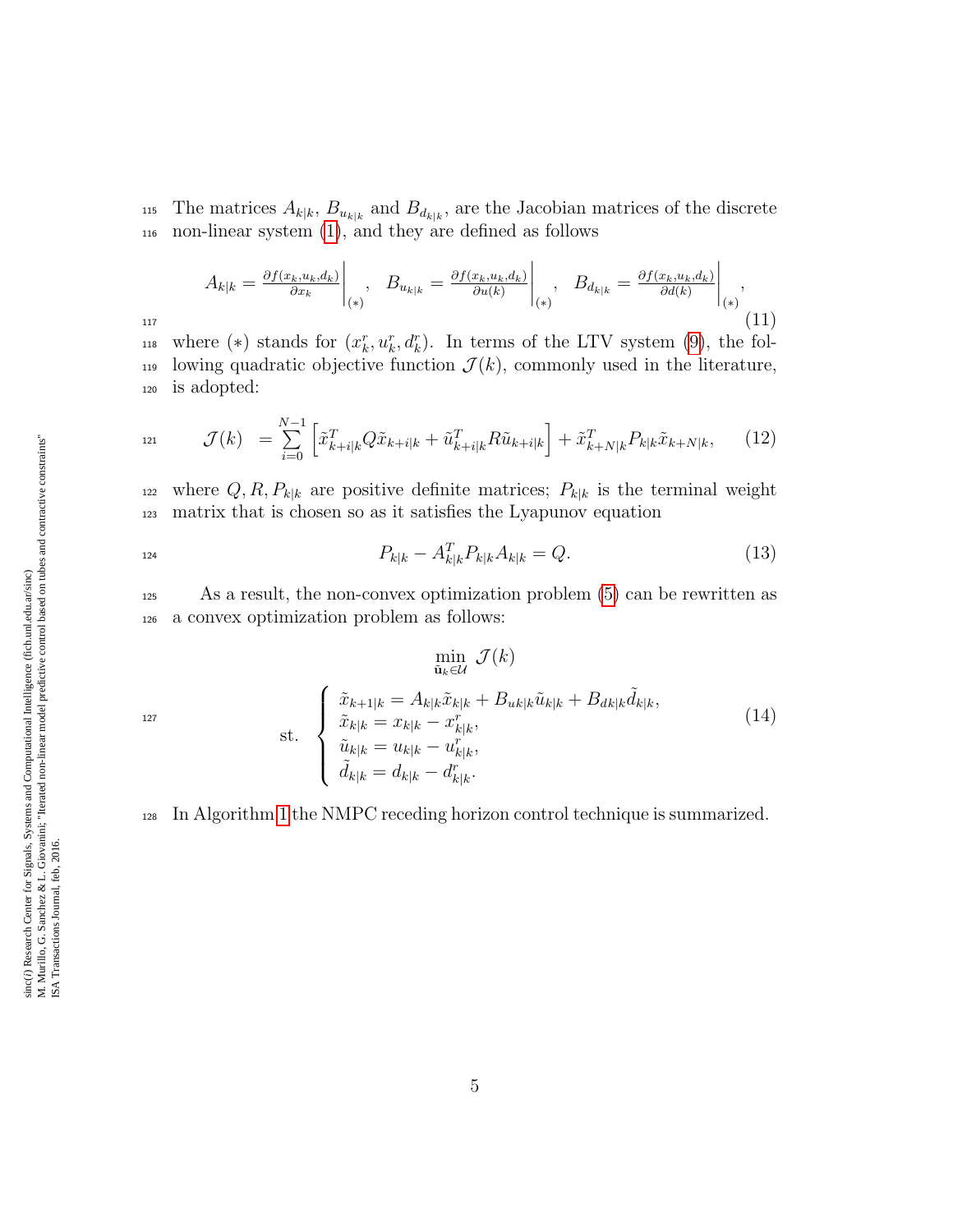## Algorithm 1: NMPC Algorithm

Given  $Q, R > 0$ ,  $x_{k|k}$  the initial condition.

**Step 1:** Obtain the linearization trajectory  $\mathbf{x}_k^r$ ,  $\mathbf{u}_k^r$  using as initial condition  $\mathbf{u}_k^0 = [u_{k|k-1}^*, u_{k+1|k-1}^*, \cdots, u_{k+N-2|k-1}^*, 0]^T$  and estimate  $d_{k+i}$ for  $i = 0, \cdots, N - 1$ 

**Step 2:** Obtain the LTV system [\(9\)](#page-3-3) and  $P_{k|k}$  solving [\(13\)](#page-4-0)

**Step 3:** Compute the optimal control input sequence  $\tilde{\mathbf{u}}_k^*$  solving [\(14\)](#page-4-1)

Step 4: Update  $\mathbf{u}_k^* \leftarrow \mathbf{u}_k^* + \tilde{\mathbf{u}}_k^*$ 

<span id="page-5-0"></span>**Step 5:** Apply  $u_{k|k} = u_{k|k}^*$  to the system

Step 6: Move the horizon forward to the next sampling instant  $k \leftarrow k + 1$  and go back to **Step 1** 

 Linearization techniques are the most straightforward ways to adapt lin- ear control methods to non-linear control problems. In absence of perturba- tions and linearization errors, the Algorithm [1](#page-5-0) will guarantee the closed-loop stability.

<span id="page-5-1"></span>134 Assumption 1. The LTV system [\(9\)](#page-3-3) is stabilizable for  $\mathbf{u}_k \in \mathcal{U}$ .

135 **Assumption 2.** The prediction horizon N is chosen sufficiently long.

<span id="page-5-2"></span>136 Assumption 3. There are no perturbations, i.e.  $d_{k+i} = 0, i = 0, \dots, N-1$ . 137

<span id="page-5-3"></span>138 **Theorem [1](#page-5-1).** Let assumptions 1 - [3](#page-5-2) hold. If the optimization problem  $(14)$ <sup>139</sup> solved using Algorithm [1](#page-5-0) is feasible, then the origin is an exponentially stable <sup>140</sup> equilibrium point.

 $\Box$ 

 $141$  *Proof.* See Appendix [8.](#page-17-0)[A.](#page-17-1)

142 Although assumption [1](#page-5-1) establishes that the prediction horizon N should be long enough, for engineering applications this horizon should be actually chosen as small as possible in order to reduce the workload of online calcu- lation. Consequently, the stability of the system should be ensured using a different argument (see for instance [\[15,](#page-22-4) [16,](#page-22-5) [18\]](#page-22-7)). Moreover, if disturbances are present Theorem [1](#page-5-3) might not be satisfied because the contractivity of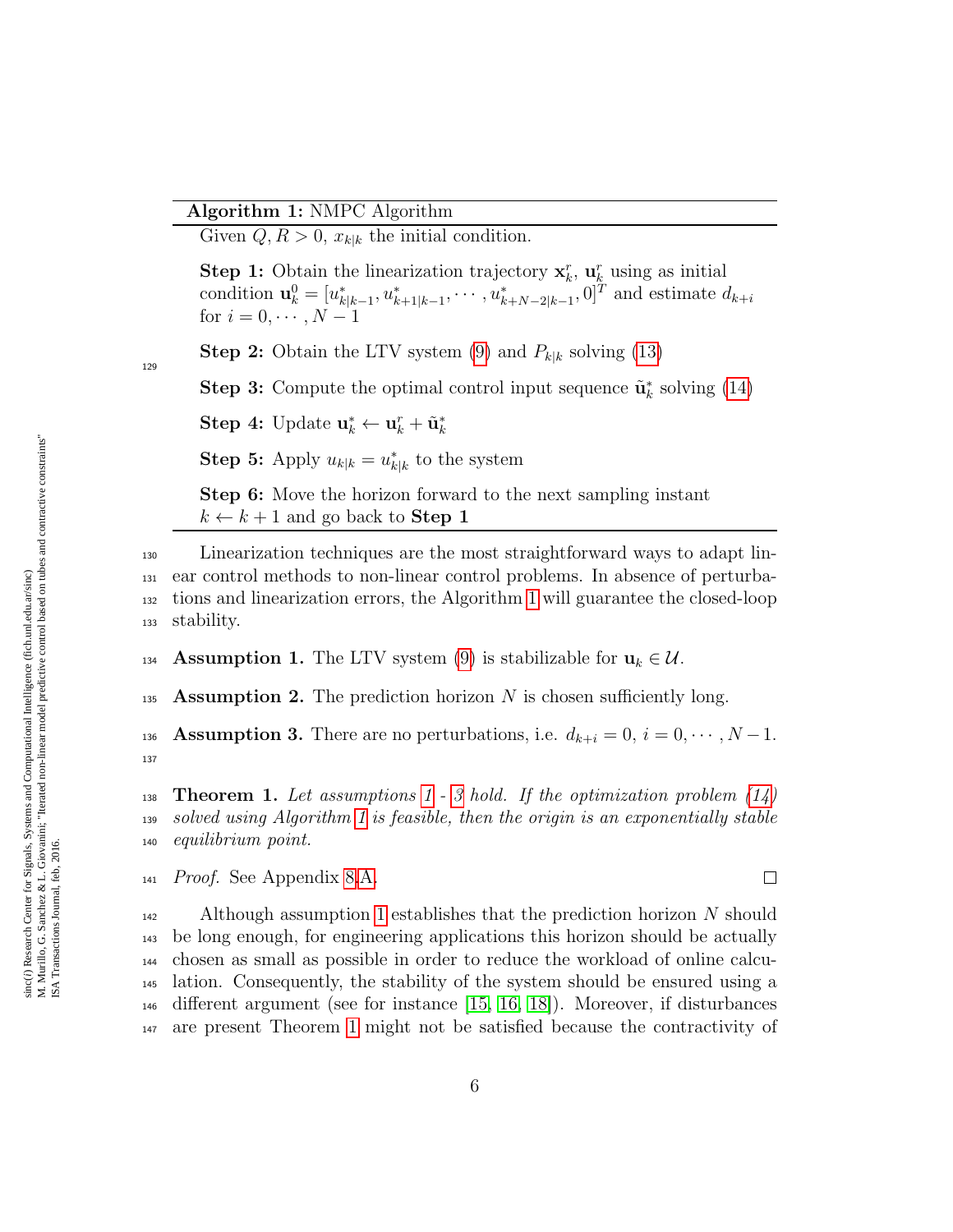<sup>148</sup> the cost function cannot be guaranteed at the successive time instants. To <sup>149</sup> address this problem, we propose to add the convex contractive constraint

$$
\mathcal{J}(k) \le \mathcal{J}_0(k),\tag{15}
$$

<sup>151</sup> to the optimization problem [\(14\)](#page-4-1), where  $\mathcal{J}_0(k)$  denotes the cost function <sup>152</sup> evaluated for the initial solution

$$
\mathbf{u}_k^0 = [u_{k|k-1}^*, u_{k|k-1}^*, \cdots, u_{k+N-2|k-1}^*, 0]^T. \tag{16}
$$

<sup>154</sup> at iteration k. Note that this constraint forces the cost function to remain <sup>155</sup> constant or to decrease within the current time instant, thus determining an 156 upper bound for  $\mathcal{J}(k)$ . Then, the new optimization problem can be stated <sup>157</sup> as follows:  $\rightarrow$  (x)

<span id="page-6-1"></span>
$$
\min_{\tilde{\mathbf{u}}_k \in \mathcal{U}} \mathcal{J}(k)
$$
\n
$$
\text{st.} \quad \begin{cases}\n\tilde{x}_{k+1|k} = A_{k|k}\tilde{x}_{k|k} + B_{k|k}\tilde{u}_{k|k}, \\
\tilde{x}_{k|k} = x_{k|k} - x_{k|k}^r, \\
\tilde{u}_{k|k} = u_{k|k} - u_{k|k}^r, \\
\mathcal{J}(k) \le \mathcal{J}_0(k).\n\end{cases} \tag{17}
$$

<span id="page-6-0"></span> $\Box$ 

 As the contractive constraint [\(15\)](#page-6-0) is defined at the current time instant, if <sup>160</sup> any perturbation occur the value of  $\mathcal{J}(k)$  can increase (only at time k) but then it is forced to decrease or to remain constant. The optimization problem [\(17\)](#page-6-1) can be seen as a multi-objective problem, where the constraint [\(15\)](#page-6-0) is <sup>163</sup> used to guarantee the stability of the closed-loop system and  $\mathcal{J}(k)$  is used to measure the performance of the closed-loop system.

<span id="page-6-2"></span>165 Theorem 2. If the optimization problem  $(17)$  solved using Algorithm [1](#page-5-0) is <sup>166</sup> feasible, then the closed-loop system is stable.

<sup>167</sup> Proof. See Appendix [8.](#page-17-0)[B.](#page-18-0)

168 **Remark 1.** Note that in the absence of perturbations, the constraint  $(15)$ <sup>169</sup> guarantees the contractivity of the cost function at successive time instants, <sup>170</sup> i.e.

<span id="page-6-3"></span>
$$
\mathcal{J}^*(k) \le \mathcal{J}(k) \le \mathcal{J}_0(k) \le \mathcal{J}^*(k-1) \le \mathcal{J}(k-1). \tag{18}
$$

<span id="page-6-4"></span><sub>172</sub> **Remark 2.** As the stability of the system is guaranteed, the prediction  $_{173}$  horizon N can be reduced, consequently lowering the workload of online <sup>174</sup> calculation (see for instance the simulation example of Section [5.1\)](#page-11-0).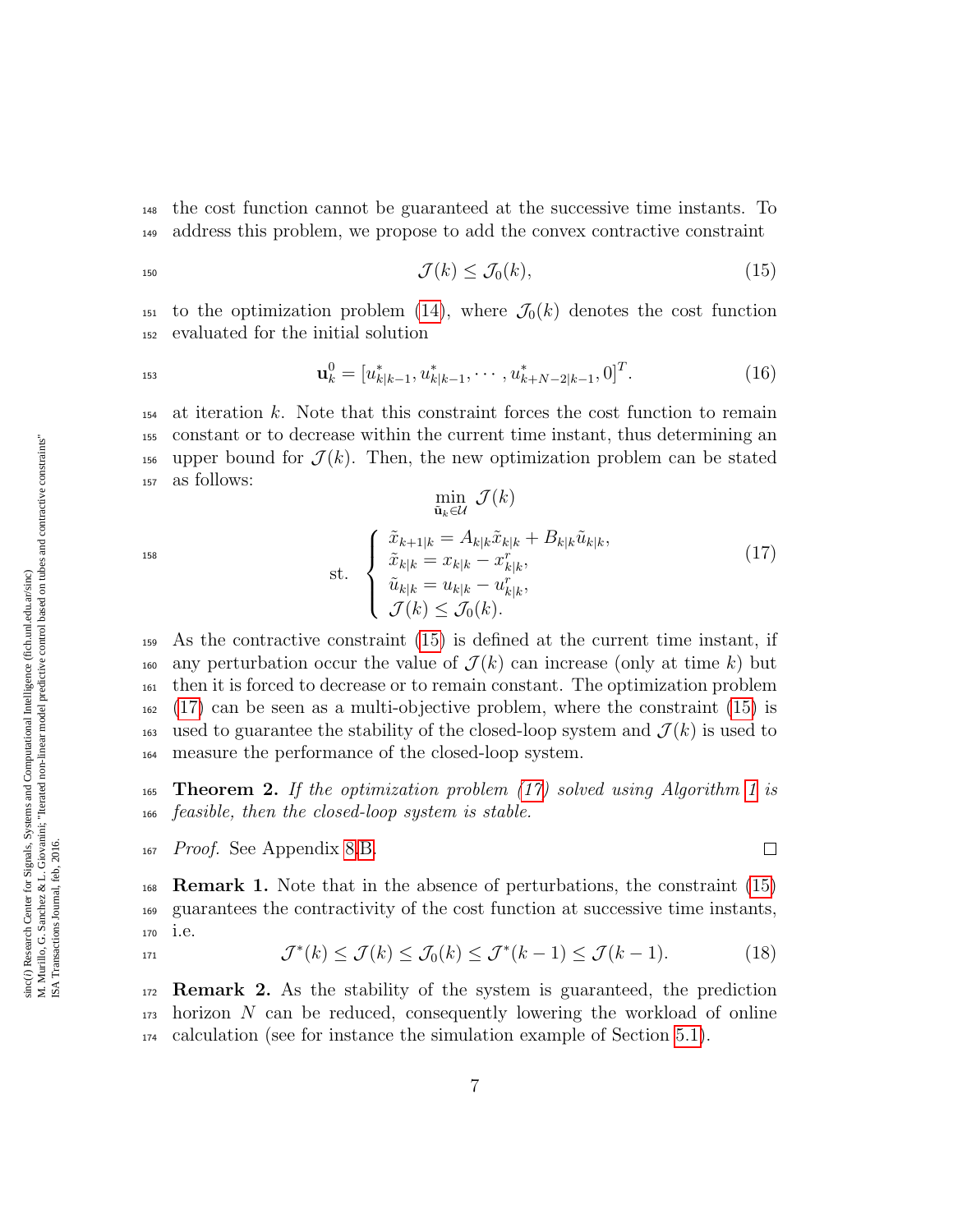175 **Remark 3.** The addition of the constraint  $(15)$  is equivalent to the addition 176 of an input constraint on  $\mathbf{u}_k$ , hence if the system is stabilizable with  $\mathbf{u}_k \in \mathcal{U}$ , <sup>177</sup> then the initial feasibility is guaranteed and using the argument of recursive <sup>178</sup> feasibility, the contractive constraint [\(15\)](#page-6-0) does not affect original feasibility  $179$   $|16|$ .

#### <span id="page-7-0"></span><sup>180</sup> 3. Robust Non-linear Model Predictive Control

 The design of robust control algorithms have been studied for many years because such algorithms have the ability to handle system parametric and structural uncertainties (modeled as bounded disturbances) during the sys- tem operation. One possible way of accounting for robustness in NMPC algorithm consists in evaluating at each sampling instant all the possible system state trajectories for a given (or estimated) disturbance. This can be done solving an optimization problem that considers the different states trajectories, i.e.:

$$
\min_{\tilde{u}_{k}^{l} \in \mathcal{U}} \mathcal{J}(k)
$$
\n
$$
\text{st.} \quad \begin{cases}\n\tilde{x}_{k+1|k}^{l} = A_{k|k}^{l} \tilde{x}_{k|k}^{l} + B_{k|k}^{l} \tilde{u}_{k|k}^{l}, \\
\tilde{x}_{k|k}^{l} = x_{k|k}^{l} - x_{k|k}^{r}, \\
\tilde{u}_{k|k}^{l} = u_{k|k}^{l} - u_{k|k}^{r}, \\
\mathcal{J}^{l}(k) \leq \mathcal{J}_{0}^{l}(k),\n\end{cases}
$$
\n
$$
(19)
$$

190 where  $l = 1, \dots, m$  stands for the different system realizations regarding the given disturbance. As a result, it can be thought that each state trajectory defines an edge of a time varying polytope [\[21,](#page-23-2) [22\]](#page-23-3). This polytope can be used to generate a tube which actually contains all the possible state trajectories. Tubes have been widely used to bound uncertainties [\[21,](#page-23-2) [23–](#page-23-4)[25\]](#page-23-5). However, the determination of an exact tube for non-linear systems is very difficult.

 In this work, the LTV system [\(9\)](#page-3-3) is obtained by a first order Taylor series expansion. To measure the deviation between the LTV system and the non-linear one, the second order Taylor remainder is used to bound these linearization errors. Instead of obtaining the sequence of all state trajectories <sup>200</sup>  $\mathbf{x}_k^l, l = 1, \cdots, m$ , we propose to use the Taylor remainder to compute state trajectory sequence with the worst uncertainty  $\mathbf{x}_k^{\Delta}$ <sub>201</sub> trajectory sequence with the worst uncertainty  $\mathbf{x}_k^{\wedge}$ . This trajectory can then be used to determine an outer bounding-tube that contains all the state trajectories. Finally, this tube is used to guarantee the stability of the closed-loop system. The proposed procedure is explained below.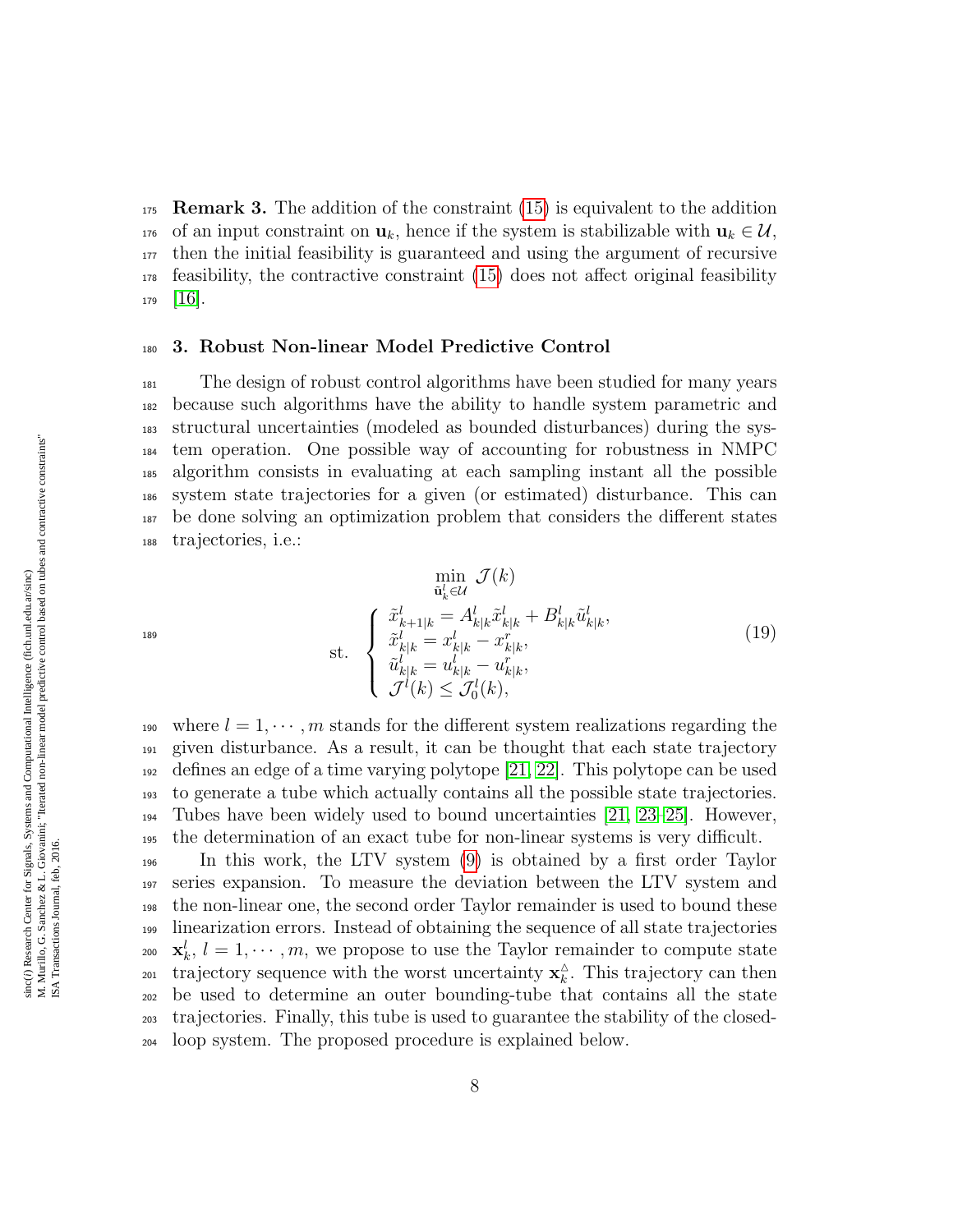<sup>205</sup> The non-linear system [\(1\)](#page-2-3) can be approximated exactly with an LTV 206 model if the second order Taylor reminder  $R_1(\tilde{x}_k, \tilde{u}_k, \tilde{d}_k)^3$  $R_1(\tilde{x}_k, \tilde{u}_k, \tilde{d}_k)^3$  is added to the <sup>207</sup> RHS of [\(9\)](#page-3-3)

<span id="page-8-1"></span>
$$
\tilde{x}_{k+1|k} = A_{k|k}\tilde{x}_{k|k} + B_{k|k}\tilde{u}_{k|k} + R_1(\tilde{x}_k, \tilde{u}_k, \tilde{d}_k). \tag{20}
$$

209 From equation [\(20\)](#page-8-1) it can be seen that the term  $R_1(\cdot)$  acts as an additive disturbance. This term can be maximized<sup>[4](#page-8-2)</sup> in order to obtain  $\mathbf{x}_k^{\Delta}$ <sup>210</sup> disturbance. This term can be maximized<sup>4</sup> in order to obtain  $\mathbf{x}_k^{\wedge}$ , which is the state trajectory sequence with the worst uncertainty. Once  $\mathbf{x}_{k}^{\mathbf{\hat{\triangle}}}$ <sup>211</sup> state trajectory sequence with the worst uncertainty. Once  $\mathbf{x}_k^{\Delta}$  is obtained, 212 its associated cost  $\mathcal{J}^{\Delta}(k)$  can be computed. Then, the stability condition <sup>213</sup> for the whole problem can be established if this cost function is forced to <sup>214</sup> decrease. This can be done adding the following contractive constraint

<span id="page-8-3"></span>
$$
\mathcal{J}^{\Delta}(k) \le \mathcal{J}_0^{\Delta}(k),\tag{21}
$$

<span id="page-8-4"></span><sup>216</sup> to the optimization problem [\(17\)](#page-6-1). Finally the proposed robust control prob-<sup>217</sup> lem to be solved is

$$
\min_{\tilde{\mathbf{u}}_k \in \mathcal{U}} \mathcal{J}(k)
$$
\n
$$
\sum_{\tilde{\mathbf{u}}_k \in \mathcal{U}} \mathcal{J}(k)
$$
\n
$$
\text{st.} \quad\n\begin{cases}\n\tilde{x}_{k+1|k} = A_{k|k}\tilde{x}_{k|k} + B_{k|k}\tilde{u}_{k|k}, \\
\tilde{x}_{k|k} = x_{k|k} - x_{k|k}^r, \\
\tilde{u}_{k|k} = u_{k|k} - u_{k|k}^r, \\
\mathcal{J}(k) \leq \mathcal{J}_0(k), \\
\mathcal{J}^\Delta(k) \leq \mathcal{J}_0^\Delta(k),\n\end{cases}\n\tag{22}
$$

where  $\mathcal{J}_0^{\Delta}$ <sup>219</sup> where  $\mathcal{J}_0^{\Delta}(k)$  denotes the cost functions  $\mathcal{J}^{\Delta}(k)$  evaluated for the initial con-220 dition  $\mathbf{u}_k^0$ .

<sup>221</sup> By including the contractive constraint [\(21\)](#page-8-3) the stability of the origin is guaranteed as  $\tilde{\mathcal{J}}^{\triangle}(k)$  is forced to decrease (or to remain constant). Moreover, 223 as  $\mathcal{J}^{\Delta}(k)$  is pushed to zero it actually contract the nominal cost. Following  $_{224}$  similar arguments as that used in the proof of Theorem [2](#page-6-2) and in [\(18\)](#page-6-3), it can <sub>225</sub> be shown that if the optimization problem  $(22)$  solved using Algorithm [1](#page-5-0) is <sup>226</sup> feasible, then the origin is an exponentially stable equilibrium point.

**Remark 4.** Note that as  $\mathcal{J}_0^{\triangle}$ **227 Remark 4.** Note that as  $\mathcal{J}_0^{\Delta}(k)$  is a relaxed upper bound (see for instance 228 Figs. [2\(c\)](#page-12-0) and [4\(b\)\)](#page-14-0), then it is surely bigger than  $\mathcal{J}^{\Delta}(k)$ , thus not affecting <sup>229</sup> the feasibility of the optimization problem [\(22\)](#page-8-4).

<span id="page-8-0"></span> ${}^3R_1(\cdot)$  can be obtained as in [\[26\]](#page-24-0)

<span id="page-8-2"></span><sup>&</sup>lt;sup>4</sup>If there is no information about  $\mathbf{d}_k$  a given value can be assumed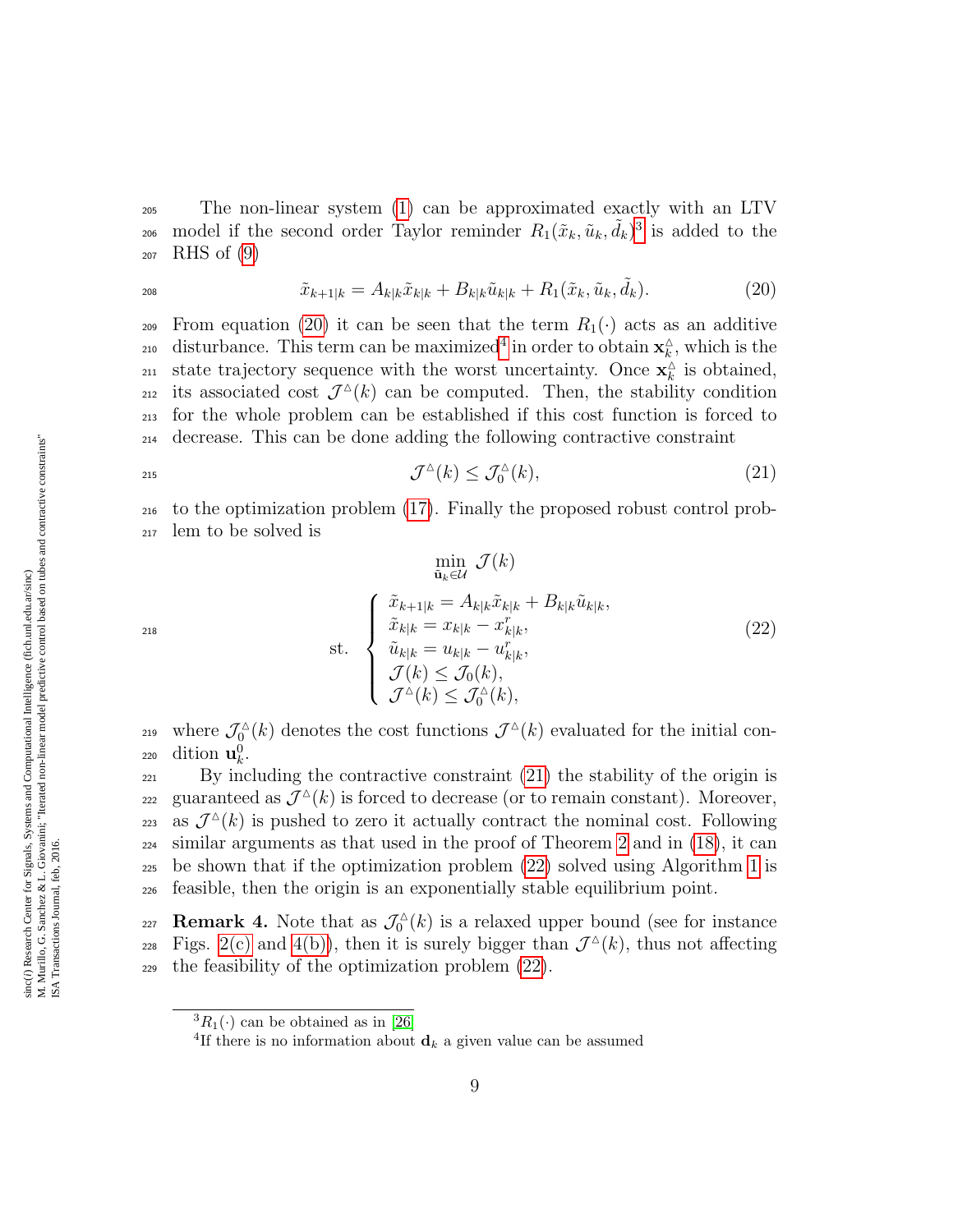**230 Remark 5.** Following the same arguments used in **Remark [3](#page-6-4)**, it can be de- duced that the addition of the contractive constraint [\(21\)](#page-8-3) in the optimization problem [\(22\)](#page-8-4) does not affect original feasibility.

 It is worth comparing the proposed approach with those described in [\[24\]](#page-23-6) and [\[21\]](#page-23-2). In our work an outer bounding-tube is obtained by simply maximizing  $R_1(\tilde{x}_k, \tilde{u}_k, \tilde{d}_k)$  and then computing the state trajectory  $\mathbf{x}_k^{\Delta}$ <sup>235</sup> imizing  $R_1(\tilde{x}_k, \tilde{u}_k, d_k)$  and then computing the state trajectory  $\mathbf{x}_k^{\wedge}$ . Within this bounding-tube lie all the perturbed system trajectories [\[23,](#page-23-4) [27\]](#page-24-1). Ad- ditionally, the stability condition is guaranteed just by the inclusion of the 238 constraint [\(21\)](#page-8-3). The procedure proposed in [\[24\]](#page-23-6) by Cannon *et al.* is more complex. The authors solve a multi-parametric optimization problem with many constraints yielding a high computational burden (even for a simple state-space model) and the impossibility to solve the algorithm in real time.  $_{242}$  On the other hand, in [\[21\]](#page-23-2) Langson *et al.* propose a method for robust MPC of linear constrained systems with uncertainties. They use (convex) compact polytopes and (convex) closed polyhedrons, which are difficult to handle when there are several resulting regions. Moreover, the tube is defined as a sequence of sets of states and associated time-varying control input law. This is time demanding as they compute all the possible state trajectories to define the tube.

# <span id="page-9-0"></span>4. Iterated Robust Non-linear Model Predictive Control

 When non-linear systems are linearized, linearization errors may appear and they could be large if linearization trajectories are far from the system operating point. To account for these errors, we propose to include an iter- ative technique [\[15,](#page-22-4) [28\]](#page-24-2) in Algorithm [1](#page-5-0) in order to improve the performance of the closed-loop system. The proposed iteration works as follows: at each sampling instant, the non-linear system is linearized along a predefined lin- earization trajectory. The optimal control input sequence is computed and then it is checked if the breaking loop condition is satisfied. If it is not the case, the linearization trajectory is re-computed using the new control input sequence. The non-linear system is re-linearized and the control input se- quence is re-computed. This loop is followed until the convergence condition is satisfied. As a result, a more accurate optimal control input sequence  $\mathbf{u}_k^*$  is then obtained. In Algorithm [2](#page-10-1) the proposed iterated robust NLMPC tech-nique is summarized.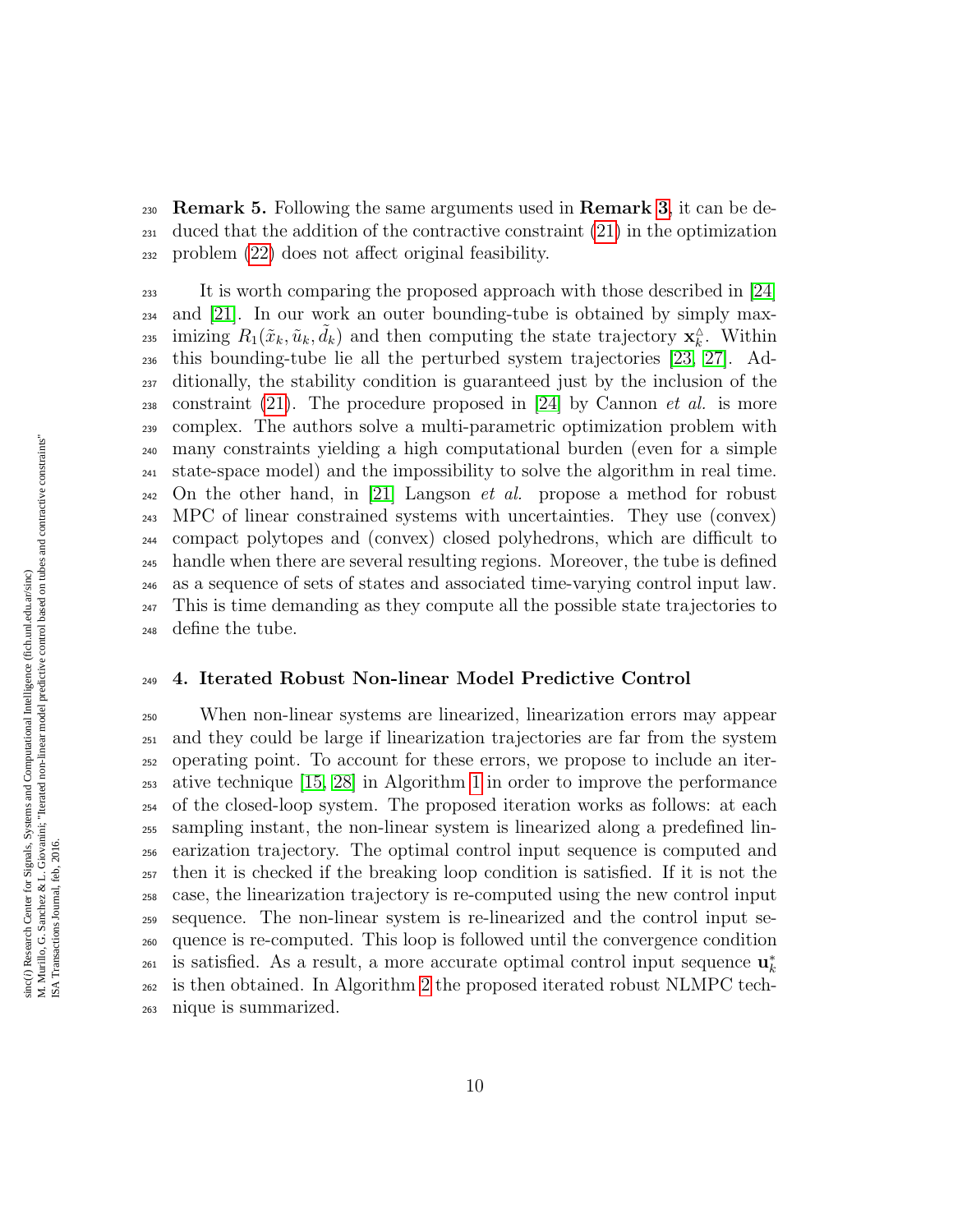Given  $Q, R > 0$ ,  $x_{k|k}$  the initial condition, q the iteration index. Step 1: Initialize  $\mathbf{u}_k^q = [u_{k|k-1}^*, u_{k+1|k-1}^*, \cdots u_{k+N-2|k-1}^*, 0]^T$ **Step 2:** Obtain the linearization trajectory  $\mathbf{x}_{k}^{q}$  $\mathbf{u}_k^q$ ,  $\mathbf{u}_k^q$ k **Step 3:** Obtain the LTV system [\(9\)](#page-3-3) and  $P_k^q$  $k|k}^q$  solving [\(13\)](#page-4-0) **Step 4:** Compute the optimal control input sequence  $\tilde{\mathbf{u}}_k^{*,q}$  $k^{*,q}$  solving [\(22\)](#page-8-4) Step 5: Update  $\mathbf{u}_{k}^{*,q} \leftarrow \mathbf{u}_{k}^{q} + \tilde{\mathbf{u}}_{k}^{*,q}$ k  $\textbf{Step 6:} \textit{ if } \left\| \mathbf{u}_{k}^{*,q} - \mathbf{u}_{k}^{*,q-1} \right\|$  $\left.\frac{d}{dt}, \frac{d}{dt} \right|_{\infty} \leq \epsilon$  $\textbf{u}_k^* \leftarrow \textbf{u}_k^{*,q}$  $_{k}^{\ast,q},$  $k \leftarrow k + 1$  $q \leftarrow 0$ else  $q \leftarrow q + 1$ Update  $\mathbf{u}_k^q = \mathbf{u}_k^{*,q-1}$ k Go back to Step 2 end

**Step 7:** Apply  $u_{k|k} = u_{k|k}^*$  to the system and go back to **Step 1** 

 As the optimization problem to be solved in Algorithm [2](#page-10-1) includes the  $_{266}$  contractive constraints [\(15\)](#page-6-0) and [\(21\)](#page-8-3), the stability of the algorithm is guar- anteed. Consequently, the iteration process can be stopped at any time, thus improving the online computational burden.

<span id="page-10-2"></span><sup>269</sup> Theorem 3. The iteration loop of Algorithm [2](#page-10-1) converges to the optimal <sup>270</sup> value.

<span id="page-10-1"></span> $\Box$ 

<sup>271</sup> Proof. See Appendix [8.](#page-17-0)[C.](#page-19-0)

#### <span id="page-10-0"></span><sup>272</sup> 5. Simulation Examples

 In this section simulation examples are shown. Using the quadcopter model described in Appendix [D](#page-20-0) and the iterated robust NMPC technique of Section [4](#page-9-0) two autonomous maneuvers are performed. To evaluate the performance of the proposed controller, simulations with different horizons are also performed.

264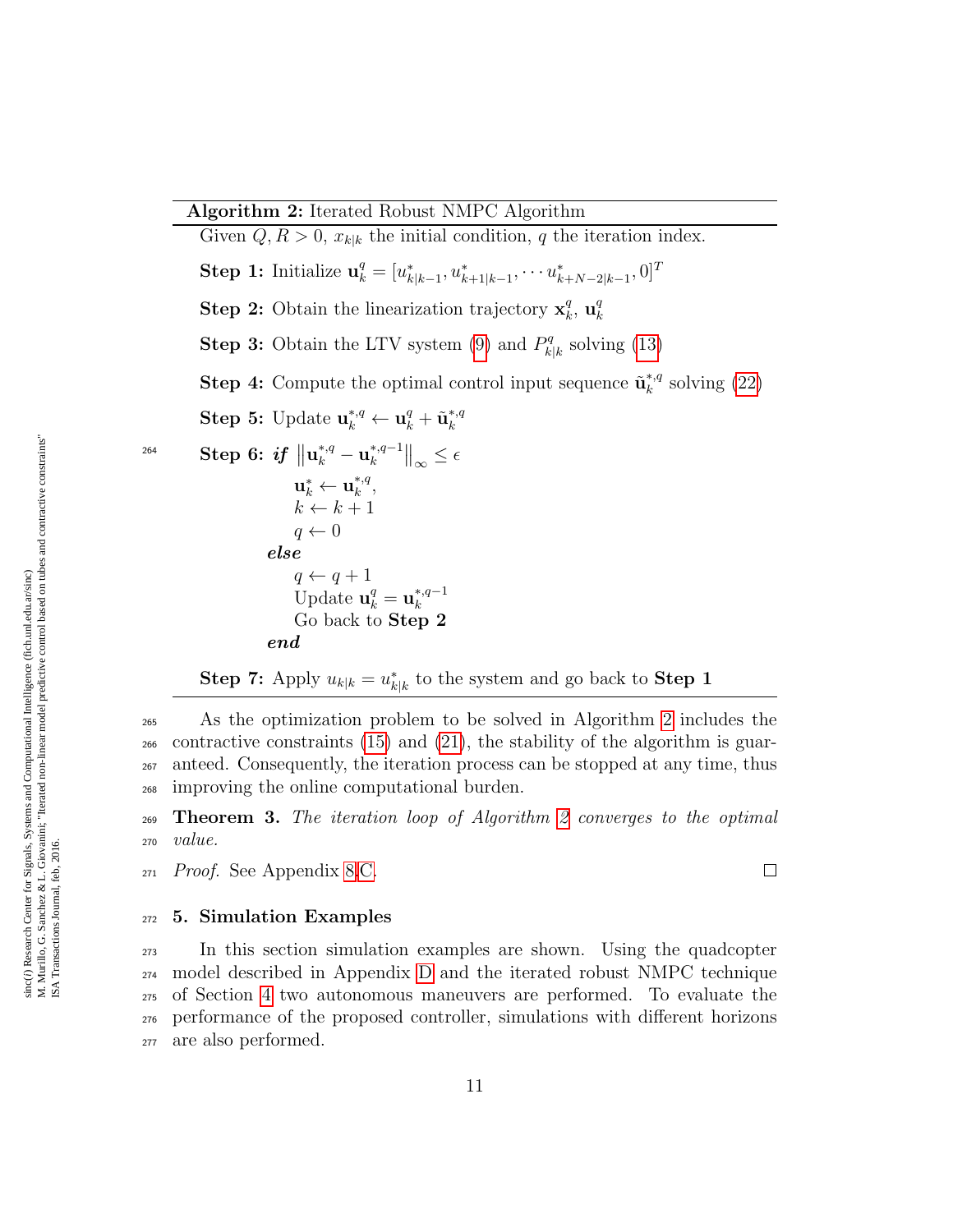# <span id="page-11-0"></span><sup>278</sup> 5.1. First Example: Climbing Up, Moving Forward and Landing with Colored <sup>279</sup> Wind Gusts

<sup>280</sup> The first maneuver to be tested is the following: first the quadcopter <sup>281</sup> starts climbing up with an altitude rate  $h = 0.15$  [m/ sec]. At approximately <sup>282</sup>  $t = 10$  [sec], the vehicle starts moving forward along the x-axis. When  $t =$ 283 20 [sec], the quadcopter reaches the desired altitude  $h_{sp} = 3$  [m] and it keeps 284 moving forward for about 5 seconds longer. When  $t = 25$  [sec], the vehicle <sup>285</sup> starts a landing maneuver. Finally, after 10 seconds, the quadcopter is back <sup>286</sup> in the ground. It is assumed that the quadcopter flies immersed in colored <sup>287</sup> wind. The forces generated by these wind gusts act at the quadcopter CG 288 position and they vary randomly between  $-1.0$  [N] and  $1.0$  [N], as it can be seen in Figure [1:](#page-11-1)



<span id="page-11-1"></span>Figure 1: Evolution of colored wind gusts

290 The robust NMPC controller was designed using an horizon  $N = 3$  and 291 sampling period  $T_s = 0.1$  [sec]. The weight matrices Q, R and  $P_{k|k}$  were <sup>292</sup> defined as

$$
Q = diag(10, 1, 100, 10, 0, 10, 0, 10, 0, 10, 0, 10)
$$
  

$$
R = diag(0.1, 0.1, 0.1, 0.1)
$$
 (23)

289

<sup>294</sup> while  $P_{k|k}$  was computed at each sampling interval using [\(13\)](#page-4-0). Fig. [2\(a\)](#page-12-1)  $_{295}$  $_{295}$  $_{295}$  shows the quadcopter position<sup>5</sup>. It can be seen that the vehicle starts climb-<sup>296</sup> ing while moving forward. It reaches the desired altitude and continues

<span id="page-11-2"></span><sup>&</sup>lt;sup>5</sup>The x-axis points to the north (n), the y-axis points to the east (e) and the z-axis points down (h=-z)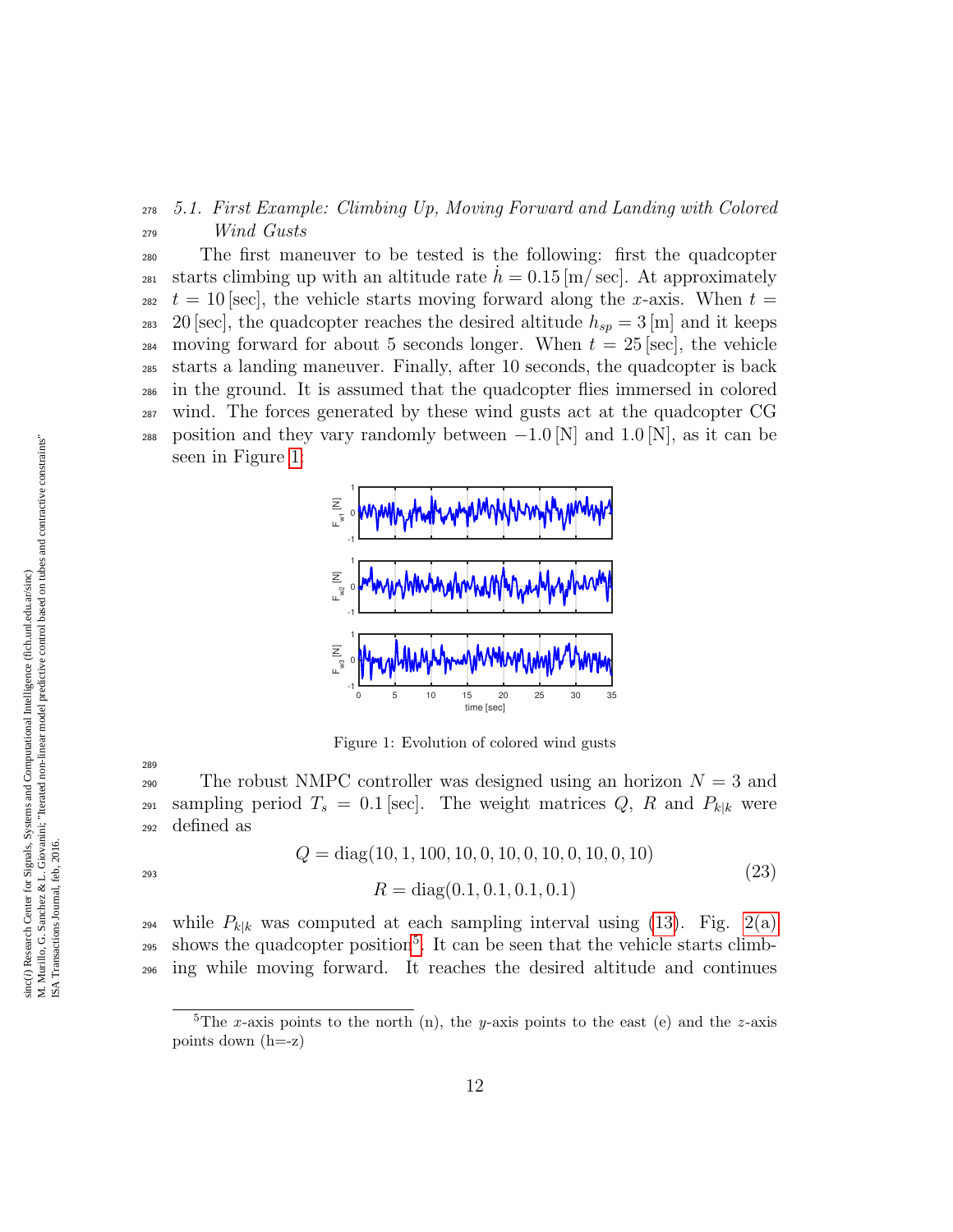$_{297}$  moving along the positive x-axis. Finally, it lands in the ground successfully. Fig. [2\(b\)](#page-12-2) depicts the evolution of the computed optimal control inputs. The

<span id="page-12-2"></span><span id="page-12-1"></span>

<span id="page-12-3"></span><span id="page-12-0"></span> $\mathcal{J}_0(k)$  for  $N=3$ 

Figure 2: Climbing up, moving forward and landing maneuver with colored wind gusts

298 obtained values are physically realizable for a quadcopter. Also, the varia- tion of the four control inputs are similar in shape and in magnitude, which  $_{301}$  allow to maintain the quadcopter at a stable flight. From Fig. [2\(c\)](#page-12-0) it can be seen clearly that the proposed contractive constraint  $\mathcal{J}_0(k)$  acts as an upper 303 bound for the cost function  $\mathcal{J}(k)$ . This constraint is never active because the aim of including  $\mathcal{J}_0(k)$  in [\(22\)](#page-8-4) is to limit the searching space of optimal solutions. It should be noted that despite the value of N was very short, the proposed maneuver was performed successfully. The adopted value in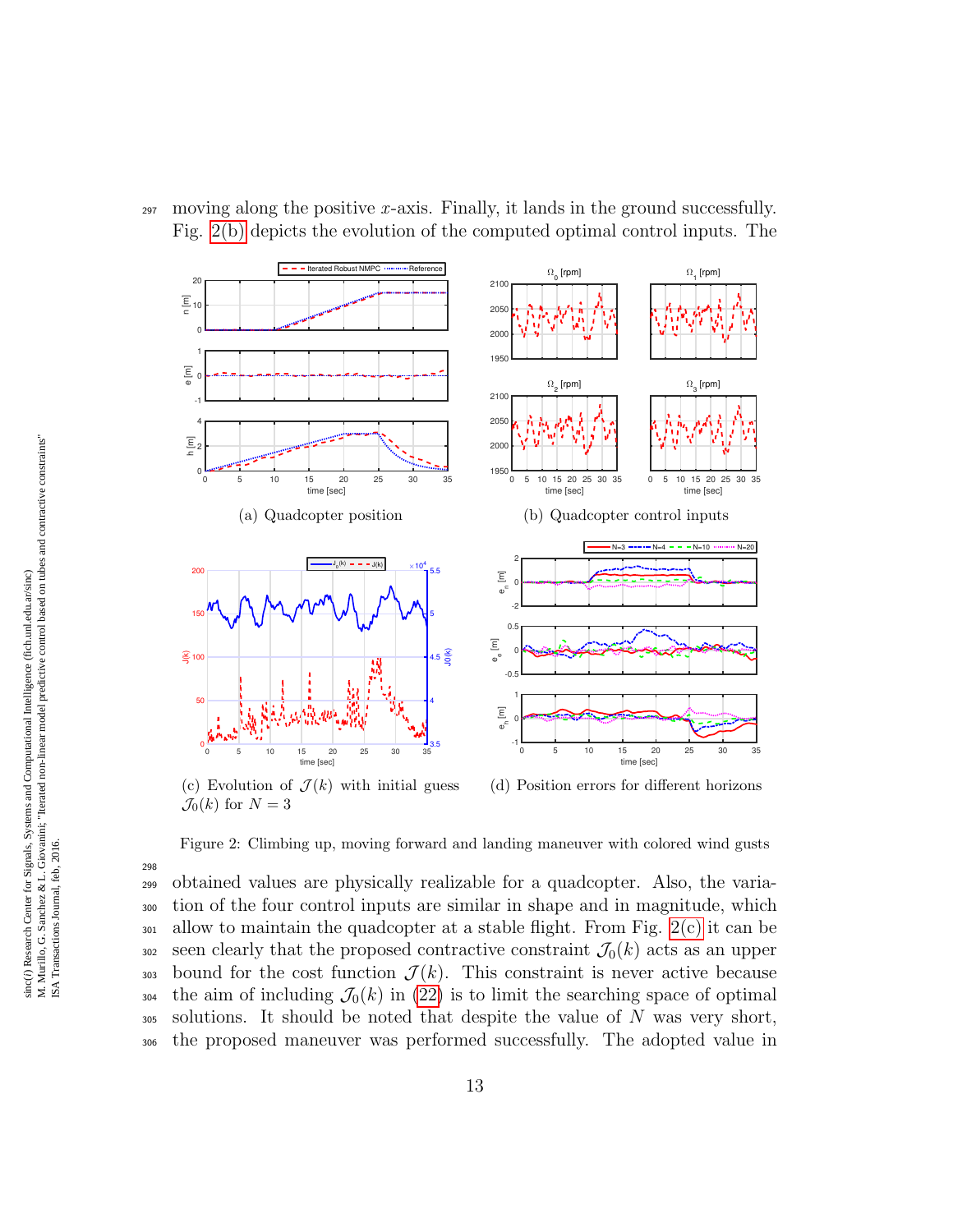fact corresponds to shortest horizon possible that can be used in a receding horizon control scheme with this quadcopter model (the number of unstable modes plus one [\[29\]](#page-24-3)). Fig. [2\(d\)](#page-12-3) shows the errors in the quadcopter position  $_{310}$  when larger values of N are used. As it can be seen, the differences between the simulations are small. This is very advantageous as the computational burden of the robust NMPC scheme is reduced if shorter horizons are used.

#### 5.2. Second Example: Spiral Motion with Controlled Yaw Angle

 The second maneuver to be tested is a spiral descend motion with con- trolled yaw angle. For this case, the robust NMPC controller was also de-316 signed using an horizon  $N = 3$  and sampling period  $T_s = 0.1$  [sec]. The 317 weight matrices  $Q, R$  and  $P_{k|k}$  were defined as

$$
Q = diag(100, 1, 100, 10, 0, 10, 0, 10, 0, 10, 0, 10)
$$
  

$$
R = diag(0.1, 0.1, 0.1, 0.1)
$$
 (24)

319 while  $P_{k|k}$  was computed at each sampling interval using [\(13\)](#page-4-0).

 The proposed maneuver, in addition of the spiral descend motion, also controls the quadcopter yaw angle in such a way that the quadcopter x-axis is always aligned with the circumference radius, and as a result the vehicle always 'looks' at the center of the spiral. This maneuver would result very useful, for example, if one would use a quadcopter with a fixed-mounted cam- era to inspect a tower. As it can be seen in Fig. [3,](#page-14-1) the desired maneuver was performed successfully. The quadcopter achieved the spiral descend motion while the yaw angle was controlled in order the quadcopter 'looks' at the center of the spiral. Fig.  $4(a)$  shows the evolution of the computed control inputs. It can be seen that the propellers which are opposite to each other have a similar variation. Control inputs practically vary at the beginning and at the end of the maneuver, staying constant while the quadcopter is performing the spiral descent. Fig. [4\(b\)](#page-14-0) depicts both the cost function  $\mathcal{J}(k)$  and its upper bound  $\mathcal{J}_0(k)$ . It shows that when the spiral descend is being performed, the cost is constant and when the quadcopter reaches the 335 ground,  $\mathcal{J}(k)$  effectively tends to zero.

# 5.3. Comparison between iterated robust NMPC and classical NMPC tech-niques

 Here, the proposed iterated robust NMPC technique is compared with the classical NMPC technique presented in [\[28\]](#page-24-2). To test the performance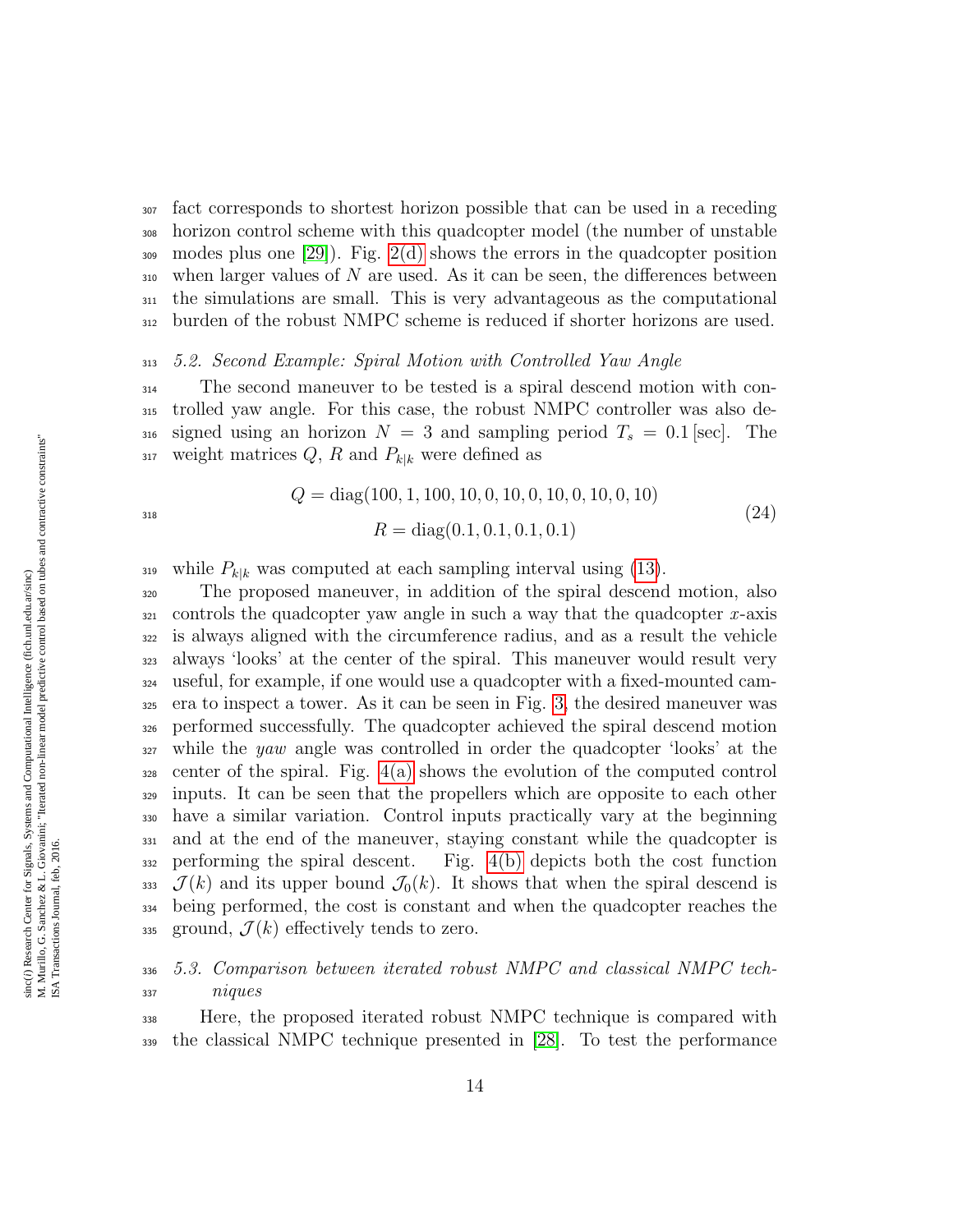

<span id="page-14-1"></span>Figure 3: Evolution of the quadcopter position

<span id="page-14-2"></span>

<span id="page-14-0"></span>Figure 4: Spiral motion with controlled yaw angle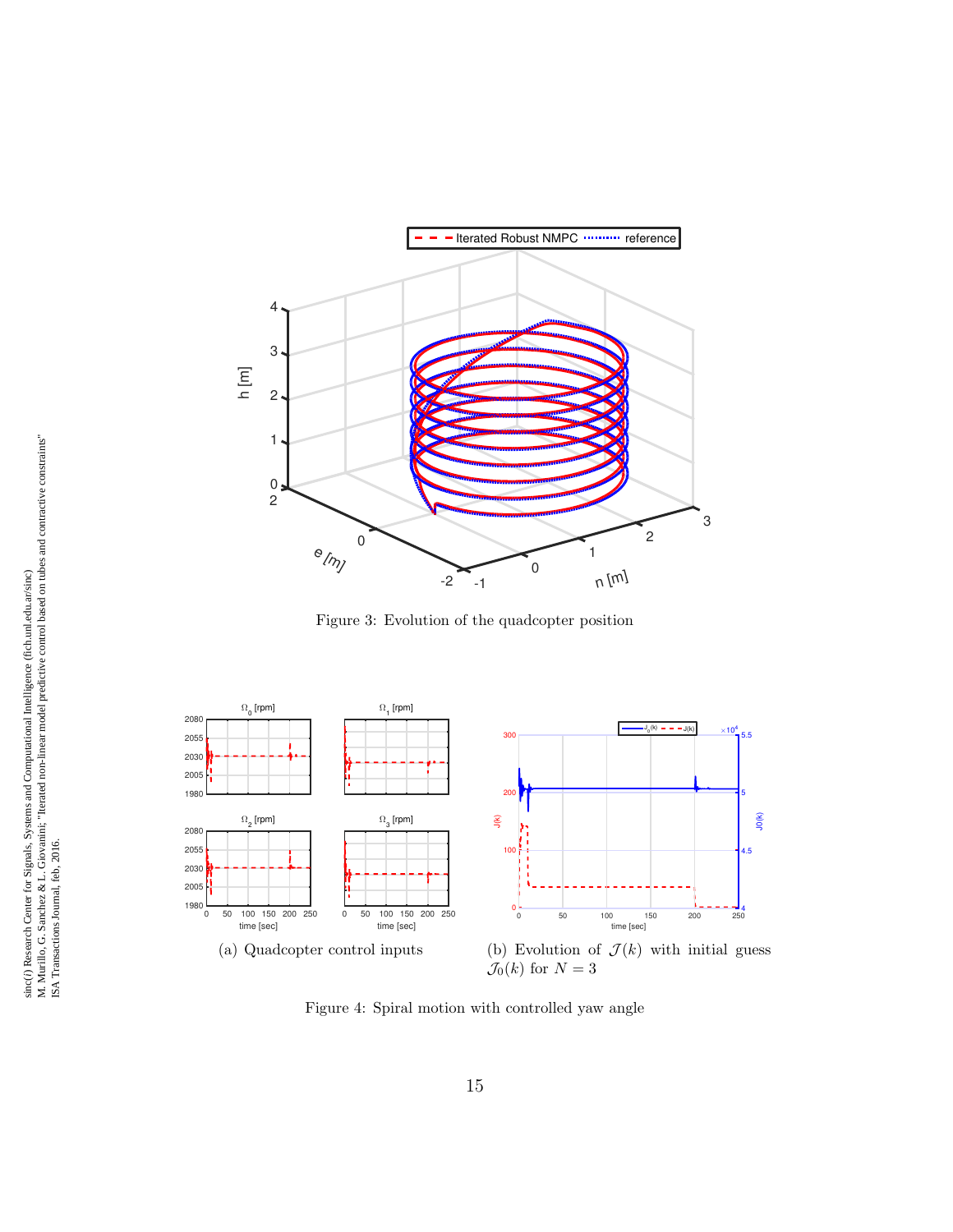of our algorithm, we simulated the maneuver presented in Section [5.1](#page-11-0) using both algorithms. In Figure [5](#page-15-0) it can be seen the errors in the quadcopter position. The results suggest that when the value of N is maintained and the contractive contraints are not added to the optimization problem, then the errors in the quadcopter position are increased. However, in order to ob- tain a similar response as the one obtained with the iterated robust NMPC,  $\frac{346}{40}$  we had to use the NMPC technique with a larger value of N, thus increas-<sup>347</sup> ing the online computational workload. On the other hand, the proposed algorithm could be executed within a maximum of three iterations but as the stability of the closed-loop system is guaranteed, the iteration loop could have been stopped with fewer iterations, thus reducing even more the online computational workload.



<span id="page-15-0"></span>Figure 5: Comparison with the standard NMPC technique

351

<sup>352</sup> Additionally, we have also compared our algorithm with the one proposed by *Cannon et al.* [\[24\]](#page-23-6). We performed the same maneuver as before using both algorithms. Similar results were obtained when a large horizon was used with Cannon's algorithm. Moreover, we found that the online computational burden for this algorithm is three or four times higher than that obtained with our algorithm.

<sup>358</sup> Consequently, because of the presented results the iterated robust NMPC <sup>359</sup> algorithm may be an useful tool for real time simulations as it allows to obtain <sup>360</sup> acceptable responses at lower computational burden.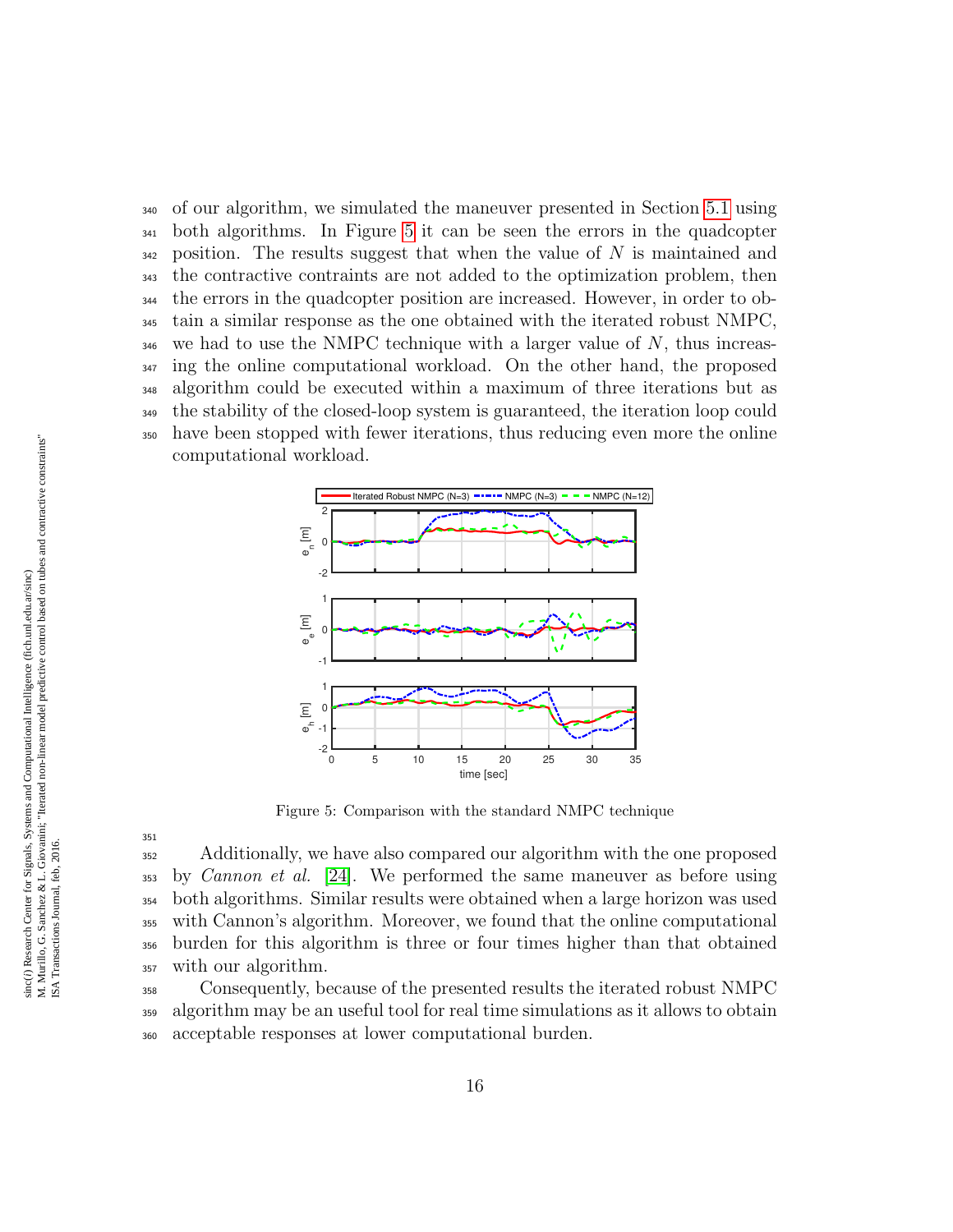#### <span id="page-16-0"></span>6. Conclusion

 In this paper, a robust non-linear model predictive control technique was presented. The proposed technique is based on the linearization of non-linear systems along pre-defined state trajectories and the minimization of a con- strained objective function. To guarantee the stability of the closed-loop system we add to the optimization problem a contractive constraint that forces the cost function to decrease (or to remain constant) at the current time instant. This stability can be also guaranteed even with uncertainties. As the stability of the system is guaranteed, the inclusion of this constraint allows to reduce the prediction horizon to its minimum value, thus lowering the computational workload. This may be useful when controlling non-linear systems with fast dynamics such as a quadcopter. The robustness of the proposed NMPC algorithm is achieved by using the Taylor reminder to com- pute the state trajectory associated to the worst uncertainty. This trajectory can then be used to determine an outer bounding-tube that contains all the system state trajectories. The proposed methodology to obtain the outer bounding-tube for state trajectories seems to be simpler and less computa- tionally demanding. To account for linearization errors and to improve the performance of the closed-loop system we have included an iteration loop in the robust NMPC algorithm, yielding to the iterated robust NMP algorithm. The iterated NMPC algorithm was used as a central unit that can control a full quadcopter model without the need of decoupling the non-linear sys- tem. To evaluate the performance of this algorithm, we have performed the simulation of two autonomous maneuvers, which were performed both suc- cessfully. Also, the results were compared with those obtained using larger horizons, having no significant differences between the short horizon adopted and the larger ones. Finally, we have performed a comparison between it- erated robust NMPC algorithm and classical NMPC. The results obtained suggest that the proposed algorithm can achieve a similar response to the classical NMPC but using a shorter prediction horizon, thus having a lower computational workload than classical NMPC.

#### 7. Acknowledgments

<sup>393</sup> The authors wish to thank the Universidad Nacional de Litoral (with CAID 501201101 00529 LI) and the Consejo Nacional de Investigaciones Científicas y Técnicas (CONICET) from Argentina, for their support.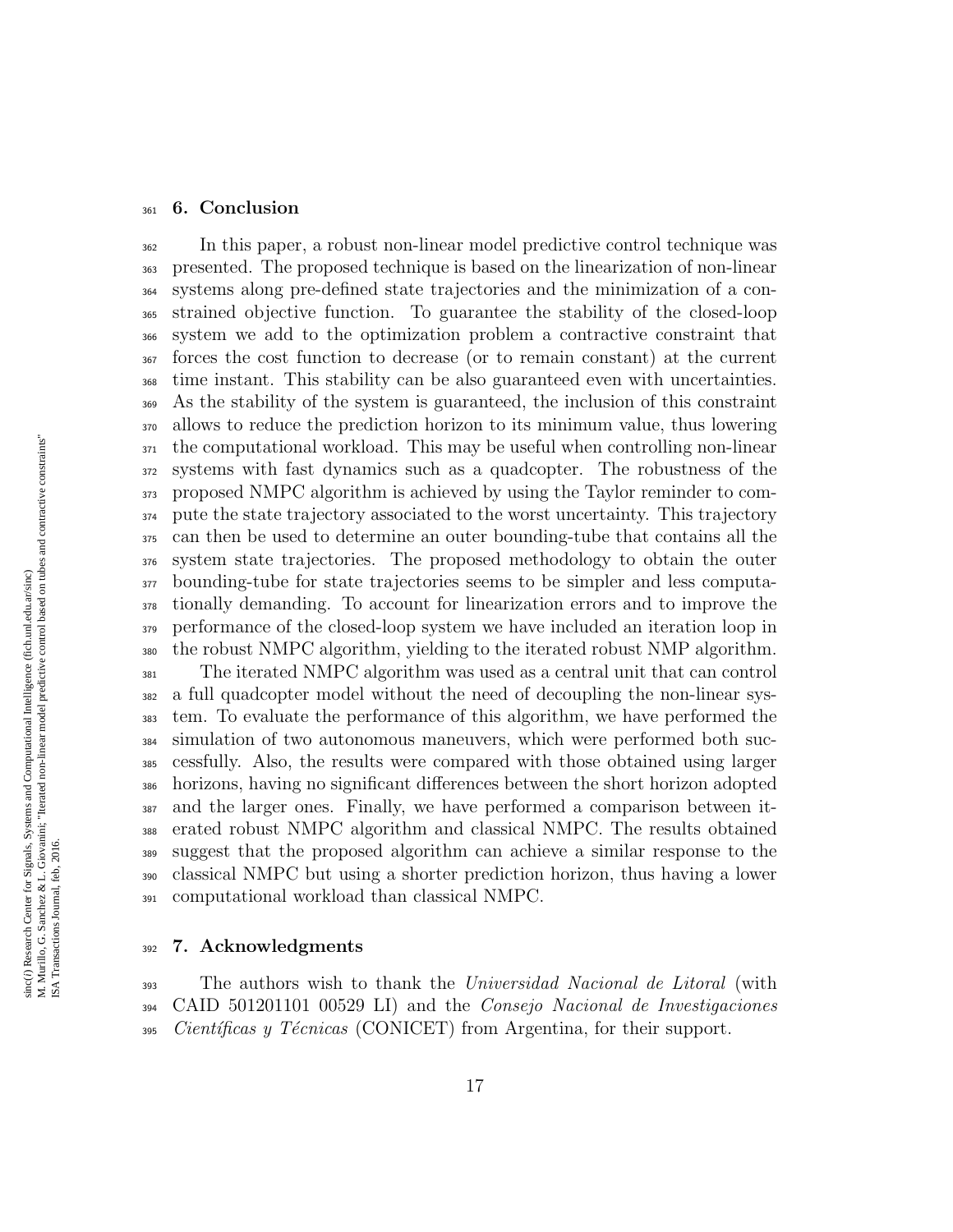#### <span id="page-17-0"></span><sup>396</sup> 8. Appendices

#### <span id="page-17-1"></span><sup>397</sup> A. Proof of Theorem [1](#page-5-3)

*Proof.* First it is shown that the input and the state converge to the origin, and then it will be shown that the origin is an stable equilibrium point for the close-loop system. The combination of convergence and stability gives asymptotic stability.

<sup>402</sup> Convergence. Convergence of the state and input to the origin can be estab-<sup>403</sup> lished by showing that the sequence of cost values is non-increasing.

<sup>404</sup> Let the cost function  $\mathcal{J}(k)$  be given by [\(12\)](#page-4-2), with Q, R and  $P_{k|k}$  positive 405 definite matrices;  $P_{k|k}$  satisfies the Lyapunov equation.

<sup>406</sup> Let  $\mathbf{u}_k^* = [u_{k|k}^*, u_{k+1|k}^*, \cdots, u_{k+N-1|k}^*]^T$  be the optimal control input se- $407$  quence computed at time k. Assuming that only exists inputs constraints, 408 then the control input sequence  $\hat{\mathbf{u}}_{k+1} = [u^*_{k+1|k}, u^*_{k+2|k}, \cdots, u^*_{k+N-1|k}, 0]^T$  is 409 feasible at time  $k+1$ . As  $P_{k|k}$  satisfies the Lyapunov equation, then the cost <sup>410</sup> function [\(12\)](#page-4-2) approximates exactly the infinite cost problem. Then, evaluat-<sup>411</sup> ing  $\mathcal{J}(k)$  for both  $\mathbf{u}_k^*$  and  $\hat{\mathbf{u}}_{k+1}$ , and assuming that there are no perturbations <sup>412</sup> nor linearization errors, it can be shown that

<span id="page-17-2"></span>
$$
\hat{\mathcal{J}}(k+1) - \mathcal{J}^*(k) = -x_{k|k}^T Q x_{k|k} - u_{k|k}^* R u_{k|k}^*,\tag{25}
$$

<sup>414</sup> where  $\hat{\mathcal{J}}(i)$  and  $\mathcal{J}^*(i)$  denote the values of the cost function for  $\hat{\mathbf{u}}_i$  and  $\mathbf{u}_i^*$ , <sup>415</sup> respectively. As the RHS of [\(25\)](#page-17-2) is semi-negative definite, then

$$
\hat{\mathcal{J}}(k+1) \le \mathcal{J}^*(k). \tag{26}
$$

<span id="page-17-3"></span> $\mathbf{u}_1$  But  $\hat{\mathbf{u}}_{k+1}$  is a feasible but sub-optimal sequence, then it can be said that <sup>418</sup>  $\mathcal{J}^*(k+1) \leq \tilde{\mathcal{J}}(k+1)$ , and consequently

$$
\mathcal{J}^*(k+1) \le \mathcal{J}^*(k) \quad \forall k. \tag{27}
$$

420 This shows that the sequence of optimal cost values  $\{\mathcal{J}^*(k)\}\$  decreases along <sup>421</sup> closed-loop trajectories of the system. The cost is bounded below by zero 422 and thus has a nonnegative limit. Therefore as  $k \to \infty$  the difference of <sub>423</sub> optimal cost  $\Delta \mathcal{J}^*(k+1) = \mathcal{J}^*(k+1) - \mathcal{J}^*(k) \to 0$ . Because Q and R are <sup>424</sup> positive definite, as  $\Delta \mathcal{J}^*(k+1)$  → 0 the states and the inputs must converge 425 to the origin  $x_k \to 0$  and  $u_k \to 0$  as  $k \to \infty$ .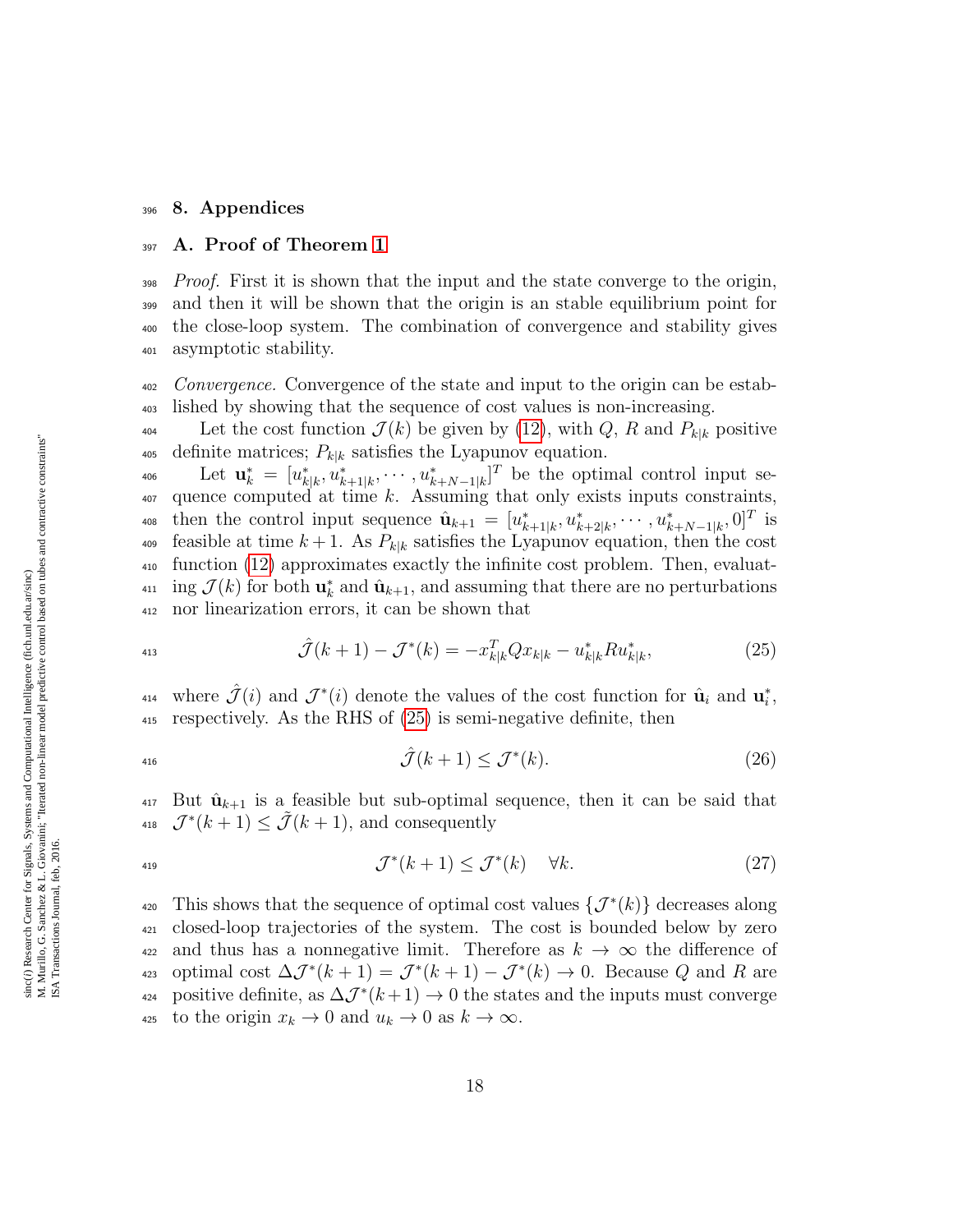$\mu_{426}$  *Stability.* To prove that the origin is asymptotically stable, from [\(27\)](#page-17-3) it is  $\alpha_{27}$  clear that the sequence of optimal costs  $\{\mathcal{J}^*(k)\}\$ is non-increasing, which <sup>428</sup> implies  $\mathcal{J}^*(k) \leq \mathcal{J}^*(0) \forall k > 0$ . At time  $k = 0$ , the cost function can be <sup>429</sup> written as

$$
\mathcal{J}(0) = x_0^T P_0 x_0,\tag{28}
$$

<sup>431</sup> where  $P_0$  satisfies the Lyapunov equation  $P_k - A_k^T P_k A_k = Q, Q > 0$ . From <sup>432</sup> the definition of cost function, it can be written that

$$
x_k^T Q x_k \le \mathcal{J}^*(k),\tag{29}
$$

<sup>434</sup> then,

$$
x_k^T Q x_k \le \mathcal{J}^*(k) \le \mathcal{J}^*(0) \le \mathcal{J}(0) = x_0^T P_0 x_0,\tag{30}
$$

<sup>436</sup> which implies

$$
x_k^T Q x_k \le x_0^T P_0 x_0 \quad \forall k. \tag{31}
$$

438 Since  $Q$  and  $P_0$  are positive definite it follows that

$$
\lambda \min(Q) \|x_k\|^2 \le \lambda \max(P_0) \|x_0\|^2 \quad \forall k,
$$
\n(32)

 $\phi_{440}$  where  $\lambda$ min( $\cdot$ ) and  $\lambda$ max( $\cdot$ ) denote the min-max eigenvalue of the correspond-<sup>441</sup> ing matrix. Finally it can be written that

$$
||x_k|| \le \sqrt{\frac{\lambda \max(P_0)}{\lambda \min(Q)}} ||x_0|| \quad \forall k > 0.
$$
\n(33)

 Thus, the closed-loop is stable. The combination of convergence and stabil- ity implies that the origin is asymptotically stable equilibrium point of the closed-loop system.  $\Box$ 

#### <span id="page-18-0"></span><sup>446</sup> B. Proof of Theorem [2](#page-6-2)

 $447$  Proof. As the cost function [\(12\)](#page-4-2) is locally convex at each sampling instant <sup>448</sup> and only linear inputs constraints are considered, the optimization problem <sup>449</sup> of Algorithm [1](#page-5-0) is locally convex.

<sup>450</sup> Let the control input sequence  $\mathbf{u}_k^0$  be a feasible solution at time k defined <sup>451</sup> as: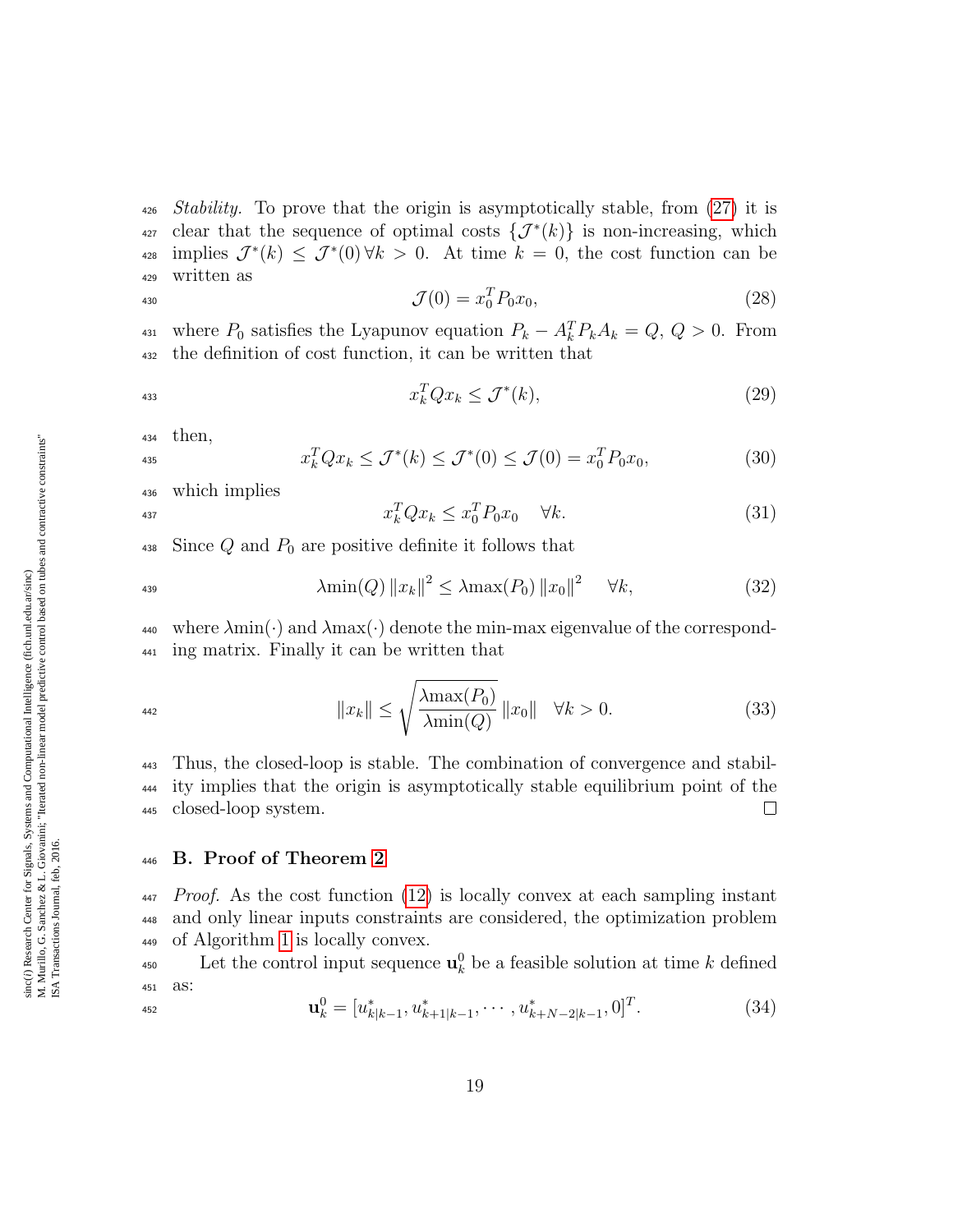$$
\mathbf{u}_k = \alpha \mathbf{u}_k^* + (1 - \alpha) \mathbf{u}_k^0, \quad \text{with } 0 \le \alpha \le 1. \tag{35}
$$

455 As  $\mathcal{J}(k)$  is a locally convex function, it can be easily shown that

$$
\mathcal{J}(k) = \alpha \mathcal{J}^*(k) + (1 - \alpha) \mathcal{J}_0(k),
$$
  
= \alpha (\mathcal{J}^\*(k) - \mathcal{J}\_0(k)) + \mathcal{J}\_0(k), (36)

457 as  $0 \le \alpha \le 1$  and  $\mathcal{J}^*(k)$  is the optimal value of the cost function at time k, <sup>458</sup> then

$$
\alpha \left( \mathcal{J}^*(k) - \mathcal{J}_0(k) \right) \le 0, \tag{37}
$$

<sup>460</sup> and consequently

$$
\mathcal{J}(k) \le \mathcal{J}_0(k),\tag{38}
$$

<sup>462</sup> This shows that at each time instant k the cost function  $\mathcal{J}(k)$  is non-<sup>463</sup> increasing, thus the resulting closed-loop is stable.  $\Box$ 464

# <span id="page-19-0"></span><sup>465</sup> C. Proof of Theorem [3](#page-10-2)

<sup>466</sup> Proof. At iteration  $q = 1$  let  $\mathbf{u}_k^1$  be a feasible convex combination of  $\mathbf{u}_k^*$  and 467  $\mathbf{u}_k^0$ , i.e.

$$
\mathbf{u}_k^1 = \alpha \mathbf{u}_k^* + (1 - \alpha) \mathbf{u}_k^0, \quad \text{with } 0 \le \alpha \le 1.
$$
 (39)

<sup>469</sup> As the iterated cost function

$$
\mathcal{J}^{q}(k) = \sum_{i=0}^{N-1} \left[ \tilde{x}_{k+i|k}^{q^T} Q \tilde{x}_{k+i|k}^q + \tilde{u}_{k+i|k}^{q^T} R \tilde{u}_{k+i|k}^q \right] + \tilde{x}_{k+N|k}^{q^T} P_{k|k}^q \tilde{x}_{k+N|k}^q, \tag{40}
$$

<sup>471</sup> is a locally convex function, then following a similar reasoning to the proof <sup>472</sup> of Theorem [2,](#page-6-2) it can be easily shown that

$$
\mathcal{J}^1(k) \le \mathcal{J}^0(k),\tag{41}
$$

<sup>474</sup> The same argument can be repeated at subsequent iteration to show that

$$
\mathcal{J}^{q+1}(k) \le \mathcal{J}^q(k), \quad q \ge 0,\tag{42}
$$

<sup>476</sup> This shows that the sequence  $\{\mathcal{J}^q(k)\}\$ is non-increasing. As the cost function <sup>477</sup> is quadratic, it is bounded below by zero and thus has a non-negative limit. 478 Therefore, as  $q \to \infty$  the difference of cost  $\Delta \mathcal{J}^q(k) = \mathcal{J}^{q+1} - \mathcal{J}^q \to 0$ , and <sup>479</sup> as a result  $\mathcal{J}^q(k) \to \mathcal{J}^*(k)$ .  $\Box$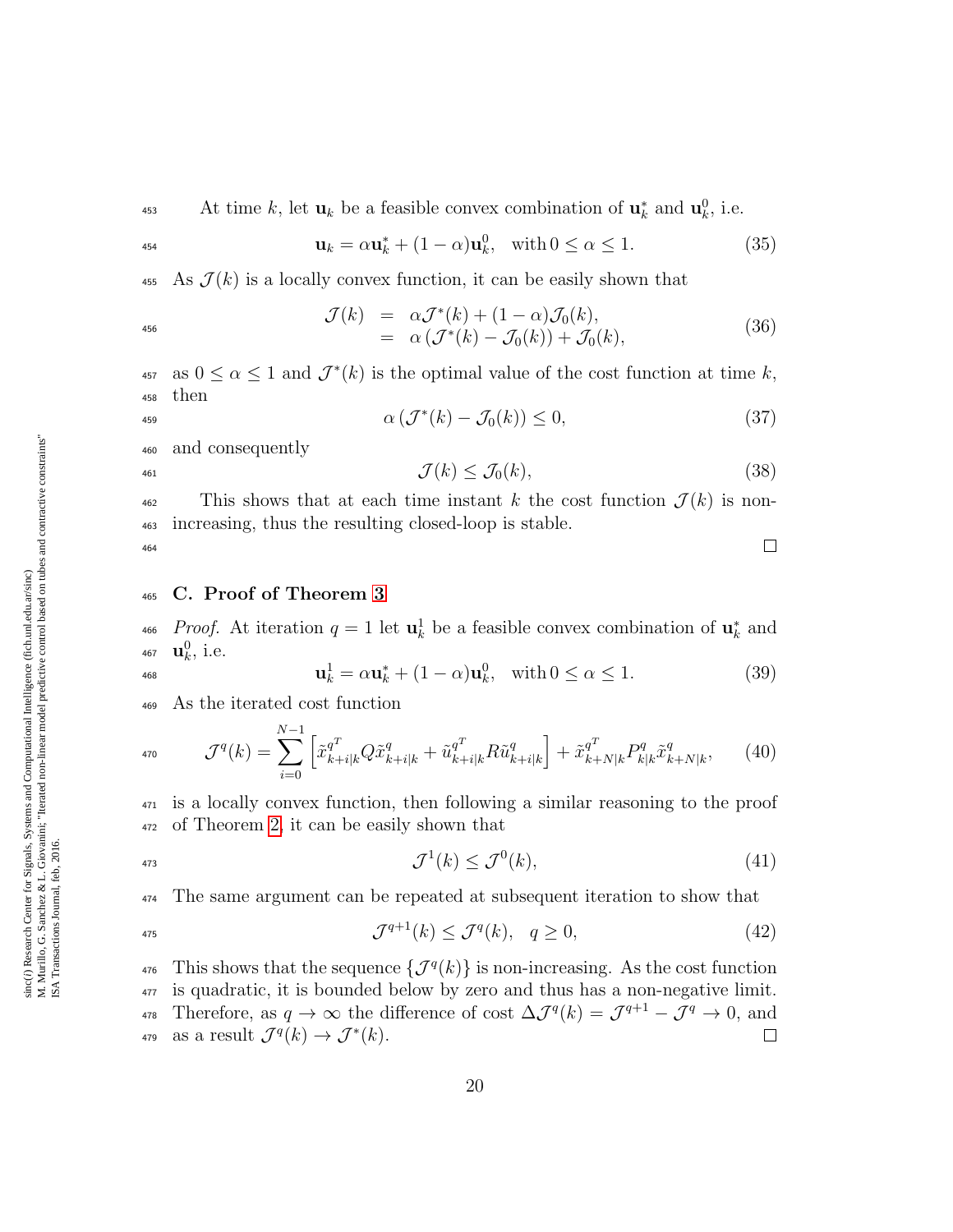#### <span id="page-20-0"></span><sup>480</sup> D. Non-linear Quadcopter Model

<span id="page-20-1"></span> $481$  The quadcopter state vector x is defined as:

$$
x = [n e h u v w \phi \theta \psi p q r]^T, \qquad (43)
$$

483 where n, e and  $h = -z$  are the coordinates of the quadcopter CG position,  $\mu_{484}$  u, v and w are the components of the quadcopter velocity vector,  $\phi$ ,  $\theta$  and  $\psi$  are the Euler angles that define the roll, pitch and yaw movements and p,  $\frac{486}{9}$  and r are the components of the quadcopter angular velocity vector. The  $487$  quadcopter control inputs vector u is defined as:

$$
u = [\Omega_0 \,\Omega_1 \,\Omega_2 \,\Omega_3]^T,\tag{44}
$$

,

489 where  $\Omega_i$  denotes the absolute angular speed of the *i*-th rotor.

490 Defining  $c_{\alpha}$ ,  $s_{\alpha}$ , and  $t_{\alpha}$  as the notation representing  $cos(\alpha)$ ,  $sin(\alpha)$  and  $\tan(\alpha)$ , respectively, for a generic angle  $\alpha$ , the 6-degrees of freedom (6-DOF) <sup>492</sup> non-linear dynamic of a quadcopter can be represented by the following set <sup>493</sup> of differential equations:

$$
\dot{x} = \begin{bmatrix}\nu c_{\theta} c_{\psi} + v(s_{\phi} s_{\theta} c_{\psi} - c_{\phi} s_{\psi}) + w(c_{\phi} s_{\theta} c_{\psi} + s_{\phi} s_{\psi}) \\
u c_{\theta} s_{\psi} + v(s_{\phi} s_{\theta} s_{\psi} + c_{\phi} c_{\psi}) + w(c_{\phi} s_{\theta} s_{\psi} - s_{\phi} c_{\psi}) \\
u s_{\theta} - v s_{\phi} c_{\theta} - w c_{\phi} c_{\theta} \\
rv - qw - g s_{\theta} - \frac{\mu}{m} u - \frac{C A_x \rho}{2m} u |u| \\
pw - ru + g s_{\phi} c_{\theta} - \frac{\mu}{m} v - \frac{C A_y \rho}{2m} v |v| \\
qu - pv + g c_{\phi} c_{\theta} - \frac{b}{m} (\Omega_0^2 + \Omega_1^2 + \Omega_2^2 + \Omega_3^2) - \frac{C A_z \rho}{2m} w |w| \\
p + q s_{\phi} t_{\theta} + r c_{\phi} t_{\theta} \\
q c_{\phi} - r s_{\phi} \\
q s_{\phi} \sec \theta + r c_{\phi} \sec \theta \\
\frac{I_y - I_z}{I_x} qr + \frac{d b \sqrt{2}}{2I_x} (-\Omega_0^2 - \Omega_1^2 + \Omega_2^2 + \Omega_3^2) - \frac{k \rho A}{I_x} p + \frac{J_r}{I_x} q (\Omega_0 - \Omega_1 + \Omega_2 - \Omega_3) \\
\frac{I_z - I_x}{I_y} pr + \frac{d b \sqrt{2}}{2I_y} (\Omega_0^2 - \Omega_1^2 - \Omega_2^2 + \Omega_3^2) - \frac{k \rho A}{I_x} q - \frac{J_r}{I_y} p (\Omega_0 - \Omega_1 + \Omega_2 - \Omega_3) \\
\frac{I_z - I_x}{I_z} pq + \frac{\epsilon}{I_z} (\Omega_0^2 - \Omega_1^2 + \Omega_2^2 - \Omega_3^2) - \frac{k \rho A}{I_z} r + \frac{J_r}{I_z} (\Omega_0 - \Omega_1 + \Omega_2 - \Omega_3) \\
\frac{d \Omega_1}{2I_z} (1 + \Omega_0^2 - \Omega_1^2 + \Omega_2^2 - \Omega_3^2) - \frac{k \rho A}{I_z} r + \frac{J_r}{I_z} (\Omega_0 - \Omega_1
$$

495 where  $\dot{x}$  is the time derivative of Eq. [\(43\)](#page-20-1),  $q = 9.81$  [m/sec] is the acceleration <sup>496</sup> of gravity,  $m = 1$  [kg] is the mass of the quadcopter,  $I_x = 8.1 \cdot 10^{-3}$  [Nm sec<sup>2</sup>],  $I_y = 8.1 \cdot 10^{-3}$  [Nm sec<sup>2</sup>] and  $I_z = 14.2 \cdot 10^{-3}$  [Nm sec<sup>2</sup>] are the body moment 498 of inertia around the x, y and z axis, respectively,  $\mu = 1 \cdot 10^{-5}$  [kg/sec] is 499 the rotor drag coefficient,  $C = 3 \cdot 10^{-4}$  is a dimensionless friction constant, 500  $A_x = 0.05 \,\mathrm{[m^2]}, A_y = 0.05 \,\mathrm{[m^2]}$  and  $A_z = 0.1 \,\mathrm{[m^2]}$  are the projections of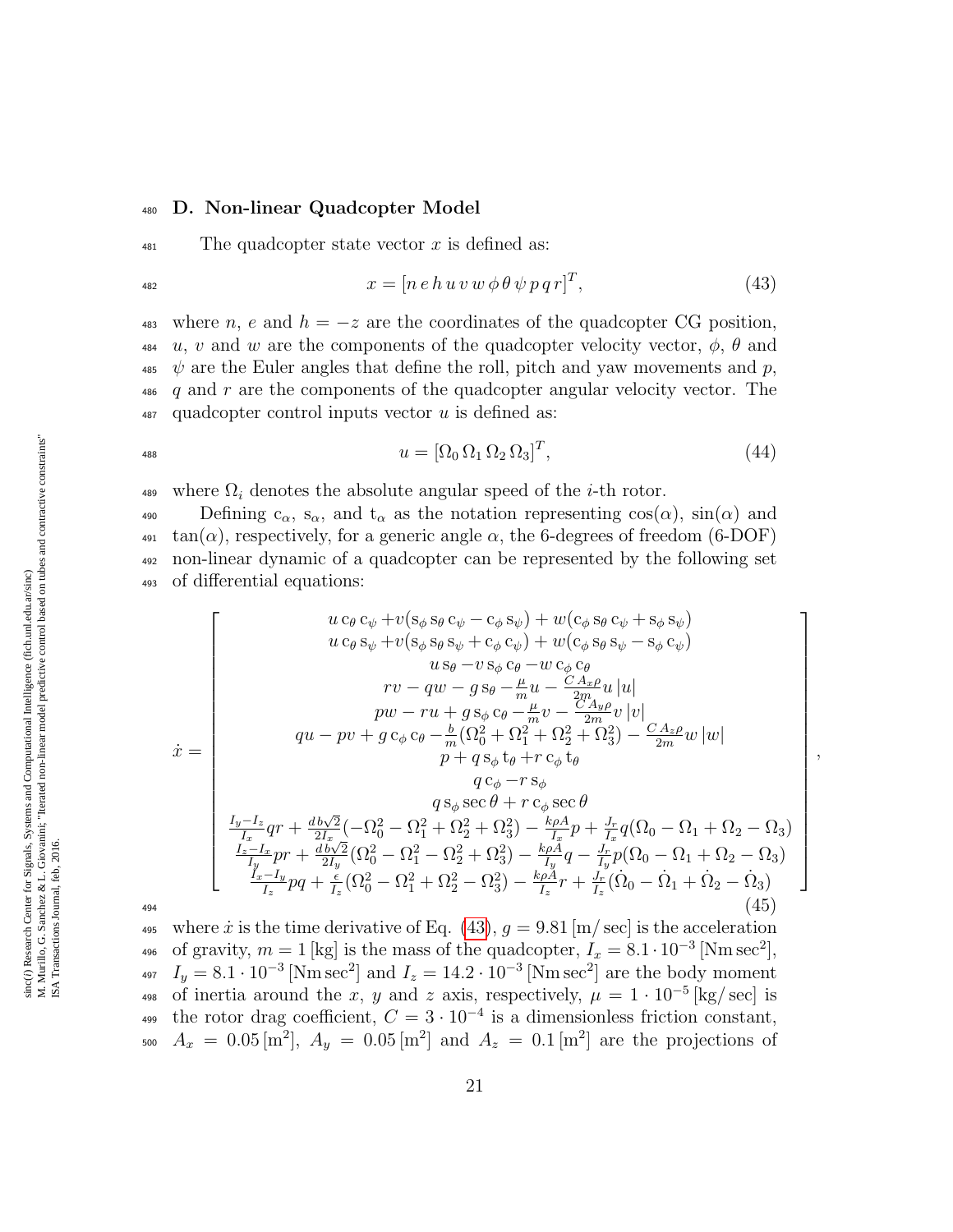$\frac{1}{501}$  the vehicle area on the yz, xz and xy planes of the B-Frame, respectively, <sub>502</sub>  $\rho = 1.2 \text{ [kg/m}^3 \text{] is the air density, } b = 54.2 \cdot 10^{-6} \text{ [N sec}^2 \text{] is the aerodynamic}$  $_{503}$  contribution of thrust,  $d = 0.24$  [m] is the distance between the center of the <sup>504</sup> quadcopter and the center of a propeller,  $k = 1 \cdot 10^{-5}$  [m<sup>3</sup>/sec] is a frictional <sup>505</sup> constant,  $A = 0.2 \,\mathrm{[m^2]}$  is the vehicle area,  $J_r = 104 \cdot 10^{-6} \,\mathrm{[Nm\,sec^2]}$  is the <sup>506</sup> rotational inertia of a propeller and  $\epsilon = 1.1 \cdot 10^{-6}$  [Nm sec<sup>2</sup>] is a yaw drag factor.

#### 9. References

- <span id="page-21-0"></span>[1] J. Maciejowski, Predictive control: with constraints, Prentice Hall, 2002.
- <span id="page-21-1"></span> [2] J. Rawlings, D. Mayne, Model Predictive Control: Theory and Design, Nob Hill Pub., 2009.
- <span id="page-21-2"></span> [3] K. Alexis, G. Nikolakopoulos, A. Tzes, Model predictive quadrotor con- trol: attitude, altitude and position experimental studies, Control The- $_{514}$  ory Applications, IET 6 (12) (2012) 1812–1827. [doi:10.1049/iet-cta.](http://dx.doi.org/10.1049/iet-cta.2011.0348) [2011.0348](http://dx.doi.org/10.1049/iet-cta.2011.0348).
- [4] S. Vazquez, J. Leon, L. Franquelo, J. Rodriguez, H. Young, A. Marquez, P. Zanchetta, Model predictive control: A review of its applications in power electronics, Industrial Electronics Magazine, IEEE 8 (1) (2014)  $_{519}$  16–31. [doi:10.1109/MIE.2013.2290138](http://dx.doi.org/10.1109/MIE.2013.2290138).
- [5] A. Marasco, S. Givigi, C. Rabbath, Model predictive control for the dy- namic encirclement of a target, in: American Control Conference (ACC), 2012, 2012, pp. 2004–2009. [doi:10.1109/ACC.2012.6315602](http://dx.doi.org/10.1109/ACC.2012.6315602).
- <span id="page-21-3"></span> [6] M. Abdolhosseini, Y. Zhang, C. Rabbath, An efficient model pre- dictive control scheme for an unmanned quadrotor helicopter, Jour- nal of Intelligent & Robotic Systems 70 (1-4) (2013) 27–38. [doi:](http://dx.doi.org/10.1007/s10846-012-9724-3) [10.1007/s10846-012-9724-3](http://dx.doi.org/10.1007/s10846-012-9724-3).
- <span id="page-21-4"></span> [7] Y. Lee, B. Kouvaritakis, M. Cannon, Constrained receding horizon pre- dictive control for nonlinear systems, Automatica 38 (12) (2002) 2093–  $2102.$  [doi:10.1016/S0005-1098\(02\)00133-4](http://dx.doi.org/10.1016/S0005-1098(02)00133-4).
- [8] M. Diehl, H. Ferreau, N. Haverbeke, Efficient numerical methods for nonlinear mpc and moving horizon estimation, Nonlinear Model Predic-tive Control (2009) 391–417[doi:10.1007/978-3-642-01094-1\\_32](http://dx.doi.org/10.1007/978-3-642-01094-1_32).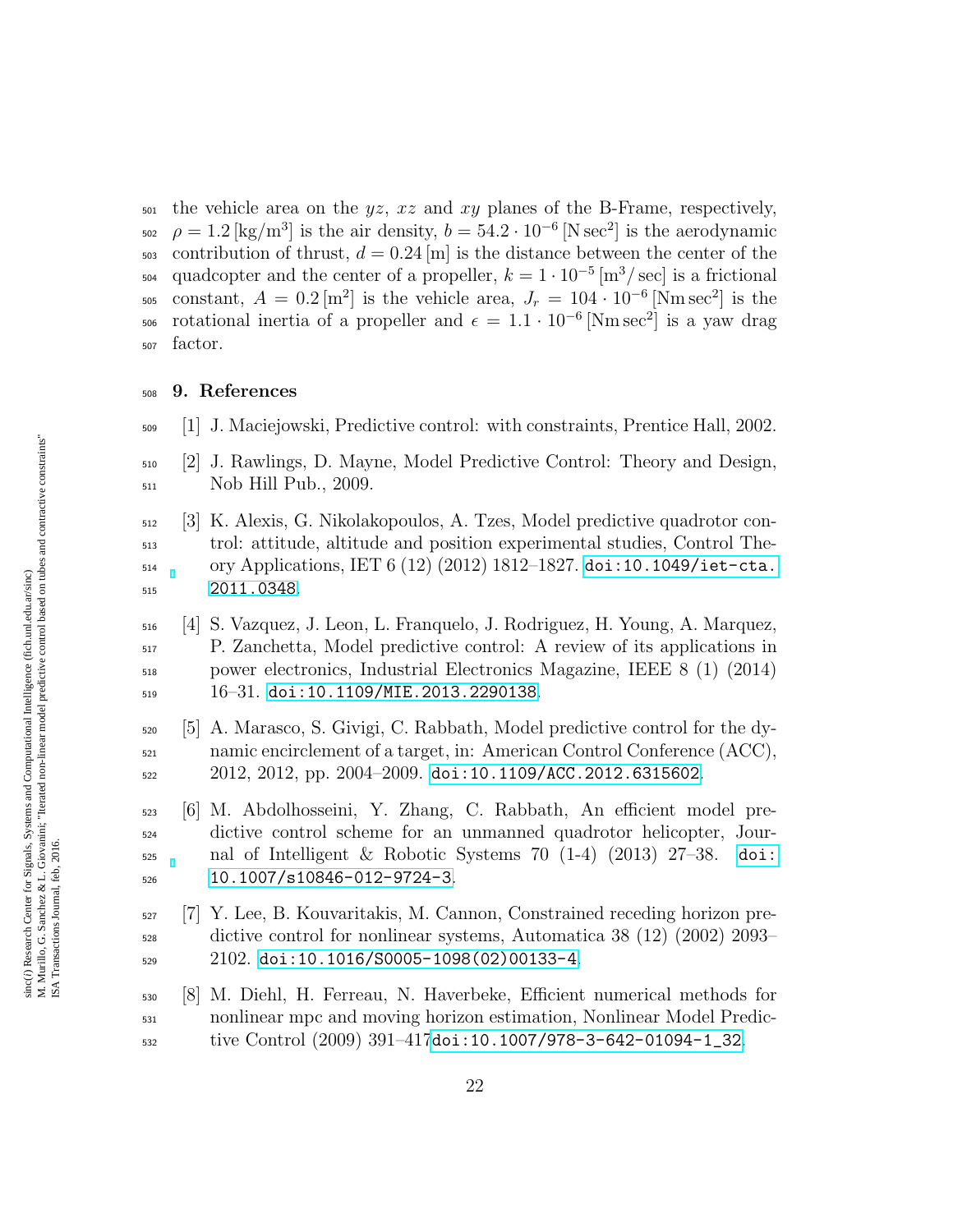- [9] R. Lopez-Negrete, F. J. DAmato, L. T. Biegler, A. Kumar, Fast non- linear model predictive control: Formulation and industrial process  $\mu_{\text{535}}$  applications, Computers & Chemical Engineering 51 (2013) 55 – 64. [doi:http://dx.doi.org/10.1016/j.compchemeng.2012.06.011](http://dx.doi.org/http://dx.doi.org/10.1016/j.compchemeng.2012.06.011).
- <span id="page-22-0"></span> [10] L. Biegler, X. Yang, G. Fischer, Advances in sensitivity-based nonlinear model predictive control and dynamic real-time optimization, Journal 539 of Process Control 30 (2015)  $104 - 116$ . [doi:http://dx.doi.org/10.](http://dx.doi.org/http://dx.doi.org/10.1016/j.jprocont.2015.02.001) [1016/j.jprocont.2015.02.001](http://dx.doi.org/http://dx.doi.org/10.1016/j.jprocont.2015.02.001).
- <span id="page-22-1"></span> [11] M. Morari, J. H. Lee, Model predictive control: past, present and future,  $_{542}$  Computers & Chemical Engineering 23 (4-5) (1999) 667–682. [doi:10.](http://dx.doi.org/10.1016/S0098-1354(98)00301-9) [1016/S0098-1354\(98\)00301-9](http://dx.doi.org/10.1016/S0098-1354(98)00301-9).
- <span id="page-22-2"></span> [12] A. Brooms, B. Kouvaritakis, Successive constrained optimization and interpolation in non-linear model based predictive control, Interna- tional journal of control 73 (4) (2000) 312–316. [doi:10.1080/](http://dx.doi.org/10.1080/002071700219669) [002071700219669](http://dx.doi.org/10.1080/002071700219669).
- <span id="page-22-3"></span> [13] W. C. Li, L. T. Biegler, A multistep, newton-type control strategy for constrained, nonlinear processes, in: American Control Conference, 1989, IEEE, 1989, pp. 1526–1527.
- [14] N. De Oliveira, Newton-type algorithms for nonlinear constrained chem-ical process control, Ph.D. thesis, Carnegie Mellon University (1994).
- <span id="page-22-4"></span> [15] N. De Oliveira, L. Biegler, An extension of newton-type algorithms for nonlinear process control, Automatica 31 (2) (1995) 281–286. [doi:http:](http://dx.doi.org/http://dx.doi.org/10.1016/0005-1098(94)00086-X) [//dx.doi.org/10.1016/0005-1098\(94\)00086-X](http://dx.doi.org/http://dx.doi.org/10.1016/0005-1098(94)00086-X).
- <span id="page-22-5"></span> [16] D. Q. Mayne, J. B. Rawlings, C. V. Rao, P. O. Scokaert, Constrained model predictive control: Stability and optimality, Automatica 36 (6)  $_{558}$  (2000)  $789-814.$  [doi:10.1016/S0005-1098\(99\)00214-9](http://dx.doi.org/10.1016/S0005-1098(99)00214-9).
- <span id="page-22-6"></span> [17] T. Yang, E. Polak, Moving horizon control of nonlinear systems with input saturation, disturbances and plant uncertainty, Interna- tional Journal of Control 58 (4) (1993) 875–903. [doi:10.1080/](http://dx.doi.org/10.1080/00207179308923033) [00207179308923033](http://dx.doi.org/10.1080/00207179308923033).
- <span id="page-22-7"></span> [\[](http://ieeexplore.ieee.org/lpdocs/epic03/wrapper.htm?arnumber=863592)18] S. De Oliveira Kothare, M. Morari, [Contractive model predictive control](http://ieeexplore.ieee.org/lpdocs/epic03/wrapper.htm?arnumber=863592) [for constrained nonlinear systems,](http://ieeexplore.ieee.org/lpdocs/epic03/wrapper.htm?arnumber=863592) IEEE Transactions on Automatic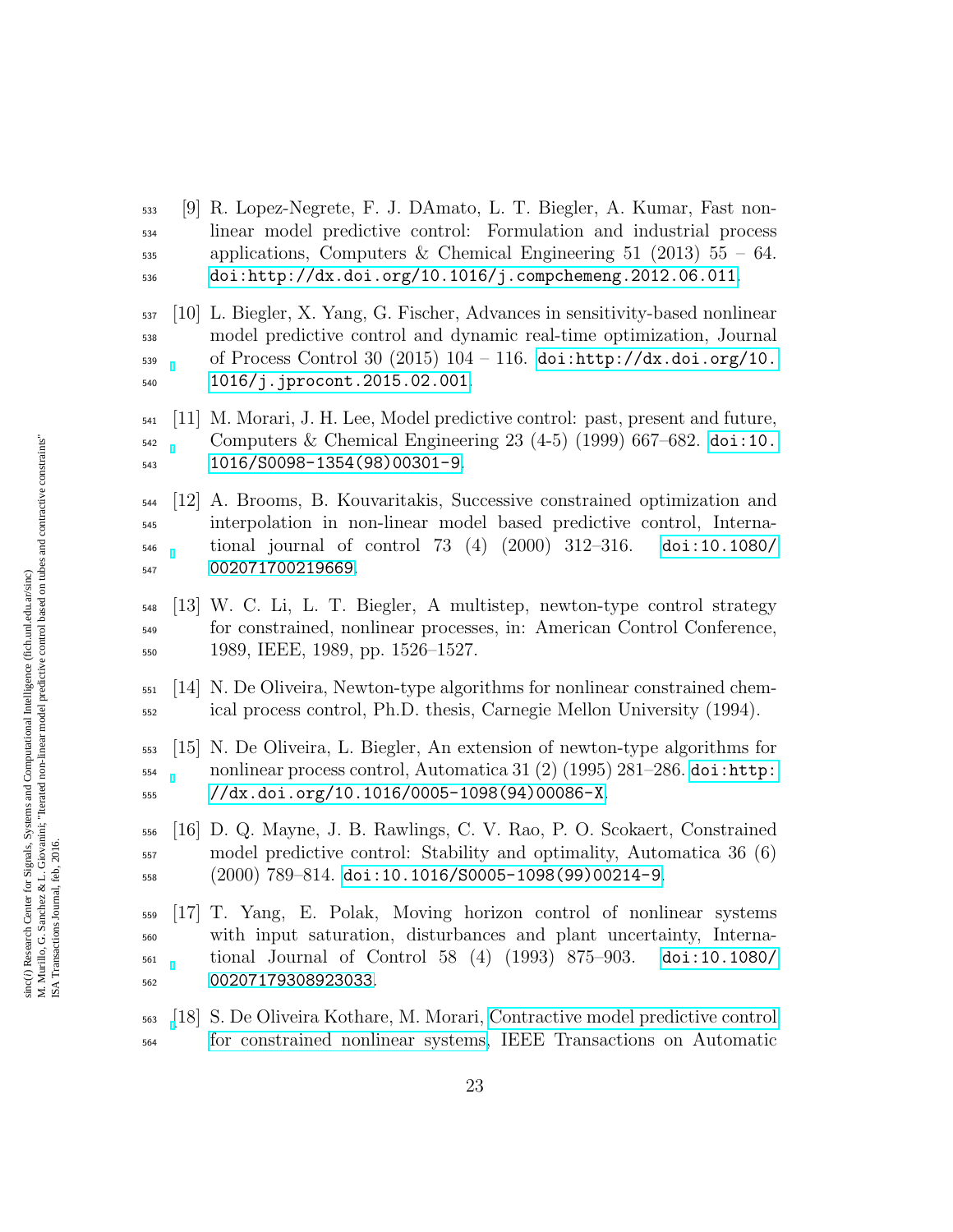Control 45 (6) (2000) 1053–1071. [doi:10.1109/9.863592](http://dx.doi.org/10.1109/9.863592).

 URL [http://ieeexplore.ieee.org/lpdocs/epic03/wrapper.htm?](http://ieeexplore.ieee.org/lpdocs/epic03/wrapper.htm?arnumber=863592) [arnumber=863592](http://ieeexplore.ieee.org/lpdocs/epic03/wrapper.htm?arnumber=863592)

<span id="page-23-0"></span> [19] P. Falcone, M. Tufo, F. Borrelli, J. Asgari, H. Tseng, A linear time varying model predictive control approach to the integrated vehicle dynamics control problem in autonomous systems, in: Decision and Control, 2007 46th IEEE Conference on, IEEE, 2007, pp. 2980–2985. [doi:10.1109/CDC.2007.4434137](http://dx.doi.org/10.1109/CDC.2007.4434137).

<span id="page-23-1"></span> [20] P. Falcone, F. Borrelli, H. E. Tseng, J. Asgari, D. Hrovat, Linear time- varying model predictive control and its application to active steering systems: Stability analysis and experimental validation, International journal of robust and nonlinear control 18 (8) (2007) 862–875. [doi:](http://dx.doi.org/10.1002/rnc.1245) [10.1002/rnc.1245](http://dx.doi.org/10.1002/rnc.1245).

- <span id="page-23-2"></span> [21] W. Langson, I. Chryssochoos, S. Raković, D. Mayne, Robust model  $\mu_{579}$  predictive control using tubes, Automatica 40 (1) (2004) 125–133. [doi:](http://dx.doi.org/10.1016/j.automatica.2003.08.009) [10.1016/j.automatica.2003.08.009](http://dx.doi.org/10.1016/j.automatica.2003.08.009).
- <span id="page-23-3"></span> [\[](http://www.sciencedirect.com/science/article/pii/S0005109802000122)22] F. A. Cuzzola, J. C. Geromel, M. Morari, [An improved approach for con-](http://www.sciencedirect.com/science/article/pii/S0005109802000122) [strained robust model predictive control,](http://www.sciencedirect.com/science/article/pii/S0005109802000122) Automatica 38 (7) (2002) 1183 – 1189. [doi:http://dx.doi.org/10.1016/S0005-1098\(02\)00012-2](http://dx.doi.org/http://dx.doi.org/10.1016/S0005-1098(02)00012-2). URL [http://www.sciencedirect.com/science/article/pii/](http://www.sciencedirect.com/science/article/pii/S0005109802000122)
- [S0005109802000122](http://www.sciencedirect.com/science/article/pii/S0005109802000122)
- <span id="page-23-4"></span> [23] D. Q. Mayne, E. C. Kerrigan, E. J. van Wyk, P. Falugi, Tube-based robust nonlinear model predictive control, International Journal of Ro- bust and Nonlinear Control 21 (11) (2011) 1341–1353. [doi:10.1002/](http://dx.doi.org/10.1002/rnc.1758) [rnc.1758](http://dx.doi.org/10.1002/rnc.1758).
- <span id="page-23-6"></span> [24] M. Cannon, J. Buerger, B. Kouvaritakis, S. Rakovic, Robust Tubes in Nonlinear Model Predictive Control, IEEE Transactions on Automatic Control 56 (8) (2011) 1942–1947. [doi:10.1109/TAC.2011.2135190](http://dx.doi.org/10.1109/TAC.2011.2135190).
- <span id="page-23-5"></span> [\[](http://dx.doi.org/10.1016/j.sysconle.2012.11.004)25] S. Yu, C. Maier, H. Chen, F. Allg¨ower, [Tube mpc scheme based](http://dx.doi.org/10.1016/j.sysconle.2012.11.004) [on robust control invariant set with application to lipschitz nonlinear](http://dx.doi.org/10.1016/j.sysconle.2012.11.004) [systems,](http://dx.doi.org/10.1016/j.sysconle.2012.11.004) Systems and Control Letters 62 (2) (2013) 194–200. [doi:](http://dx.doi.org/10.1016/j.sysconle.2012.11.004) [10.1016/j.sysconle.2012.11.004](http://dx.doi.org/10.1016/j.sysconle.2012.11.004).
- URL <http://dx.doi.org/10.1016/j.sysconle.2012.11.004>